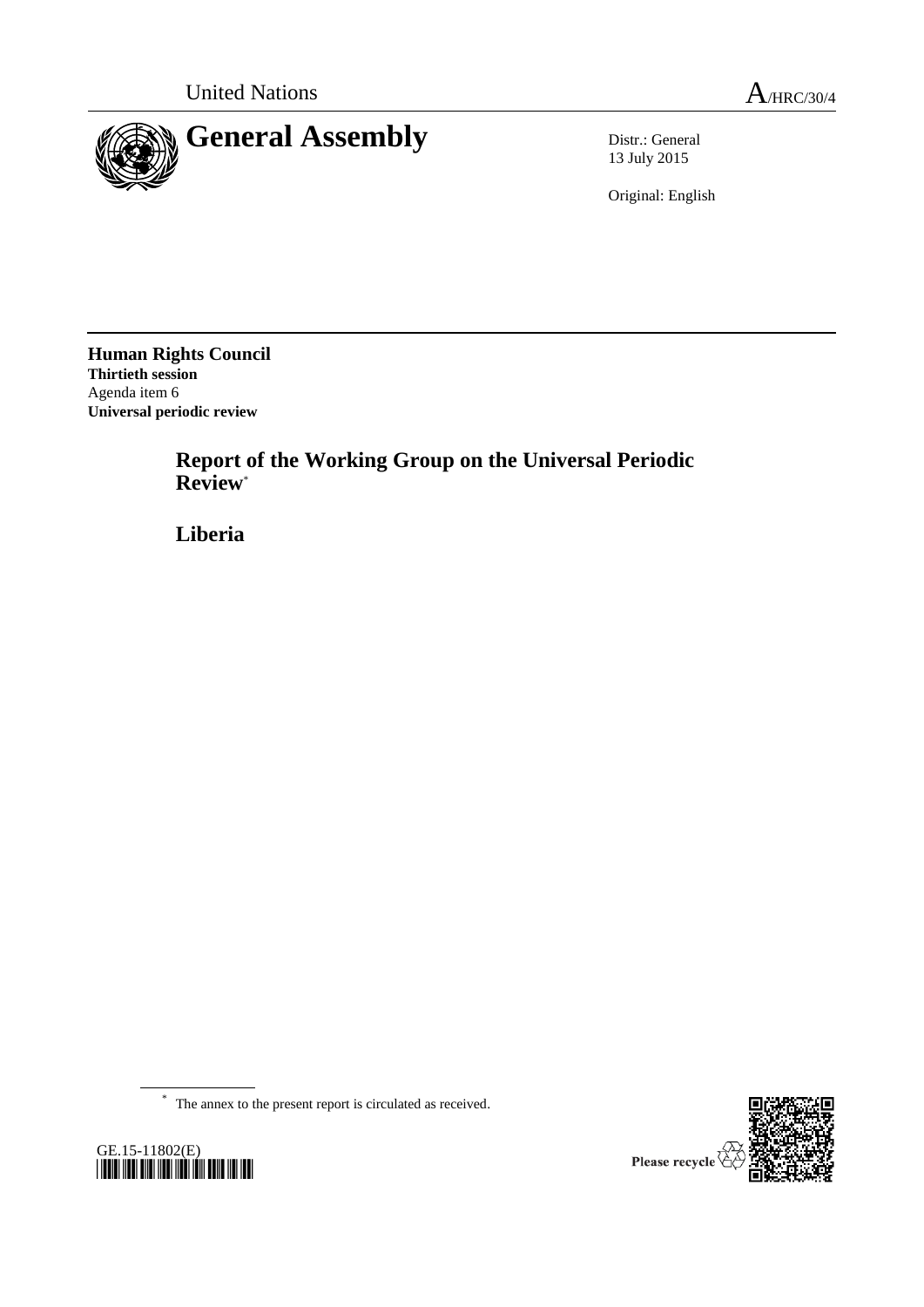## Contents

|       |    |    |  | Page            |
|-------|----|----|--|-----------------|
|       |    |    |  | 3               |
|       |    |    |  | 3               |
|       |    | A. |  | 3               |
|       |    | B. |  | $\overline{4}$  |
|       | П. |    |  | 12 <sup>2</sup> |
| Annex |    |    |  |                 |
|       |    |    |  | 24              |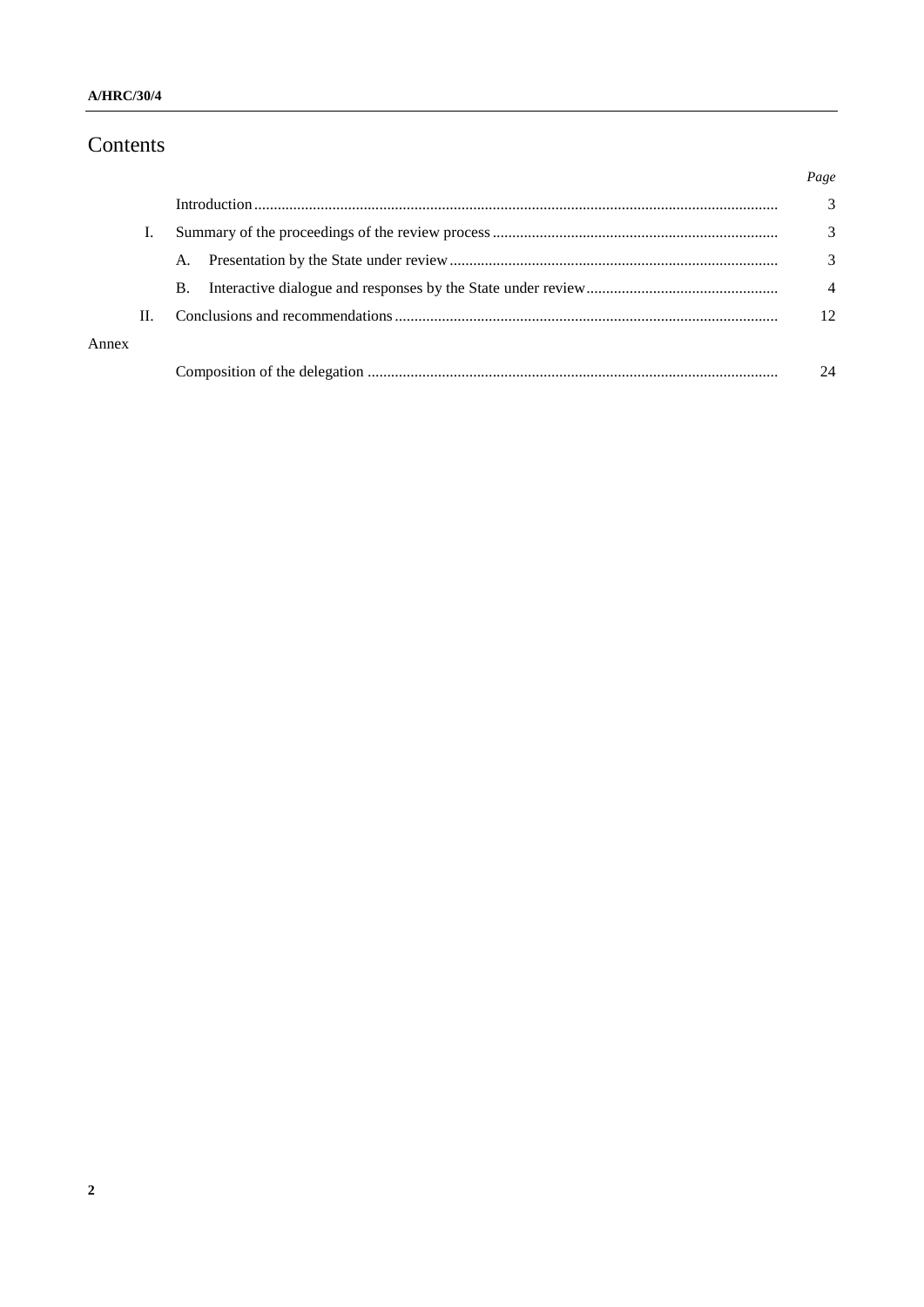## **Introduction**

1. The Working Group on the Universal Periodic Review, established in accordance with Human Rights Council resolution 5/1, held its twenty-second session from 4 to 15 May 2015. The review of Liberia was held at the 2nd meeting, on 4 May 2015. The delegation of Liberia was headed by the Minister of Gender, Children and Social Protection, Julia M. Duncan-Cassell. At its 10th meeting, held on 8 May 2015, the Working Group adopted the report on Liberia.

2. On 13 January 2015, the Human Rights Council selected the following group of rapporteurs (troika) to facilitate the review of Liberia: Gabon, the Russian Federation and Viet Nam.

3. In accordance with paragraph 15 of the annex to Human Rights Council resolution 5/1 and paragraph 5 of the annex to Council resolution 16/21, the following documents were issued for the review of Liberia:

(a) A national report (A/HRC/WG.6/22/LBR/1);

(b) A compilation prepared by the Office of the United Nations High Commissioner for Human Rights (OHCHR) (A/HRC/WG.6/22/LBR/2);

(c) A summary prepared by OHCHR (A/HRC/WG.6/22/LBR/3).

4. A list of questions prepared in advance by the Czech Republic, Germany, Norway, Switzerland, the United Kingdom of Great Britain and Northern Ireland and the United States of America was transmitted to Liberia through the troika. These questions are available on the extranet of the Working Group.

### **I. Summary of the proceedings of the review process**

#### **A. Presentation by the State under review**

5. The delegation of Liberia welcomed the opportunity to interact with other member States and to discuss how Liberia may continue to move forward in the implementation of human rights standards. It added that Liberia found this dialogue extremely helpful in identifying key areas for the protection and promotion of human rights in the country.

6. The delegation stated that Liberia had made a number of notable achievements since its first universal periodic review, four years earlier. In 2011, the country had held its second peaceful presidential and legislative elections since the end of the civil war in 2003.

7. The delegation noted that the Government had developed a national security strategy in light of the anticipated drawdown of the United Nations Mission in Liberia. Enhancing human rights compliance within the security sector was an integral part of that strategy. Ensuring access to justice was also a key component, provided for through the progressive establishment of regional hubs for justice and security, which would enhance service delivery, particularly outside Monrovia, the capital city.

8. The delegation mentioned that Liberia had also implemented a number of policies to strengthen the rule of law and foster the protection of human rights. These included the Strategic Roadmap for National Healing, Peacebuilding and Reconciliation, which contained recommendations made by the country's Truth and Reconciliation Commission; the Agenda for Transformation, which prioritized the development of the justice sector and addressed cross-cutting issues impacting on human rights and vulnerable groups; and the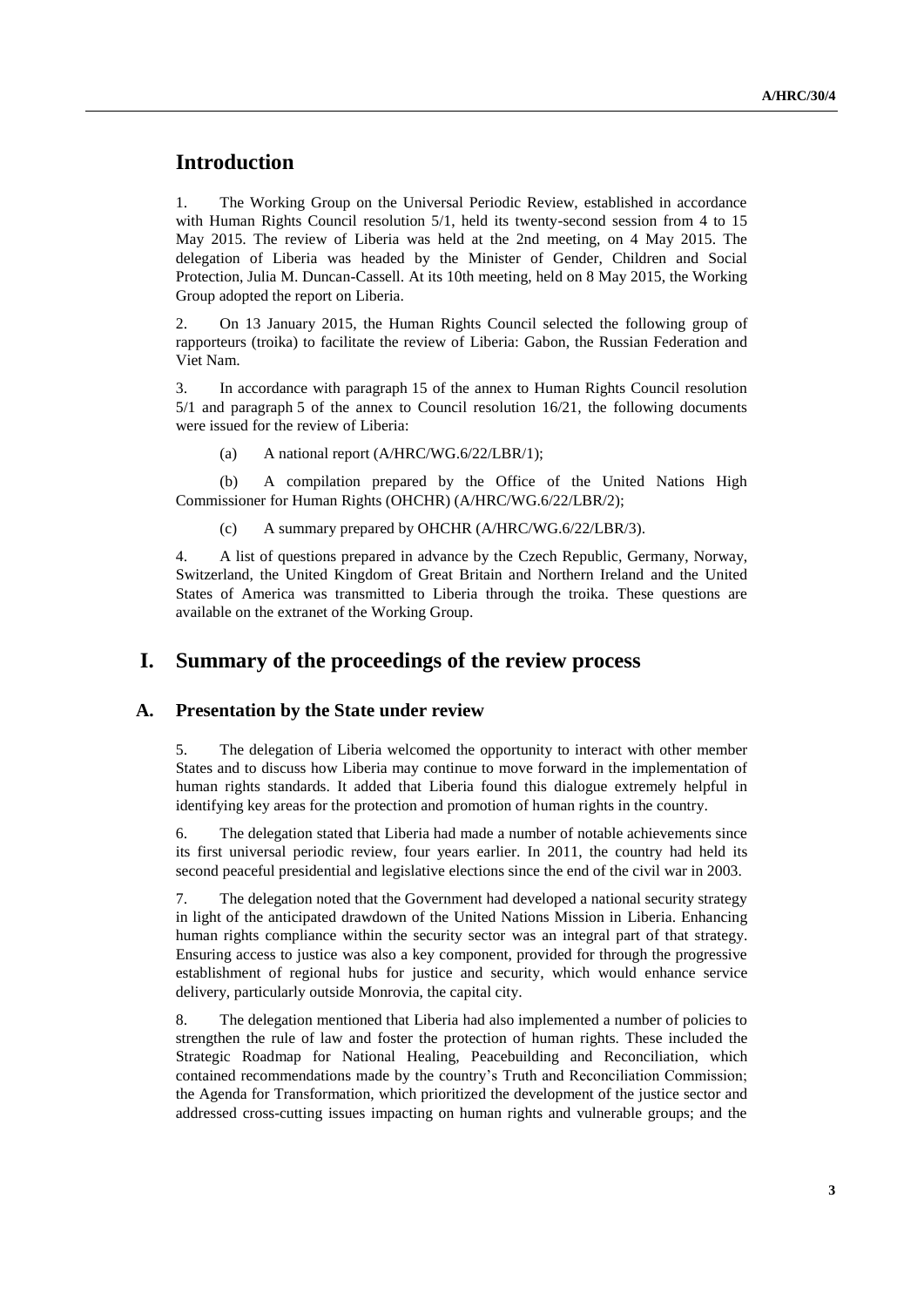National Human Rights Action Plan, which provided for the implementation of the country's regional and international human rights obligations and of the recommendations made during the universal periodic review.

9. With regard to the ratification of human rights instruments, the delegation noted that in 2012 Liberia had ratified the Convention on the Rights of Persons with Disabilities, and in 2014 it had ratified the Protocol on the Statute of the African Court of Justice and Human Rights, the Kampala Convention and the African Charter on Democracy, Elections and Governance.

10. The delegation stated that Liberia was taking steps to address its backlog in treaty reporting, and was currently in good standing with regard to reports due under the Convention on the Rights of the Child and the Convention on the Elimination of All Forms of Discrimination against Women. It added that the common core document was in the process of finalization. The Government had also developed a national strategy on meeting treaty obligations, including treaty reporting, to address the matter of other outstanding reports. Moreover, the delegation emphasized that the process of issuing a standing invitation to the special procedures of the Human Rights Council had begun.

11. The delegation explained that the independent national human rights institution had trained a number of human rights monitors, and had begun implementation of the Palava Hut Programme, a critical initiative in the Strategic Roadmap for National Healing, Peacebuilding and Reconciliation.

12. However, the delegation recognized that many challenges lay ahead in the implementation of human rights. As a fragile society, Liberia faced additional challenges as it strived to meet the needs of its citizens. Most recently, the outbreak of Ebola had posed the most serious threat to national stability since the end of the 14-year civil war. The delegation noted that the impacts of Ebola had been widespread, hitting the economy and the health-care infrastructure particularly hard. It added that Liberia was only a few days away from being declared Ebola-free, and was cautiously optimistic that the worst had passed.

13. The delegation stated that, as Liberia was beginning to emerge from one of its greatest crises in recent memory, it looked forward to engaging with renewed vigour in the process of enhancing human rights protection. It concluded by saying that Liberia looked forward to the continued support of the international community as it strived to implement its human rights obligations.

#### **B. Interactive dialogue and responses by the State under review**

14. During the interactive dialogue, 76 delegations made statements. Recommendations made during the dialogue can be found in section II of the present report.

15. Zimbabwe commended Liberia on the public awareness and educational campaigns carried out to improve women's access to justice. It noted that Liberia had established human rights units within the armed forces and the national police to integrate human rights education and awareness into the security sector. Zimbabwe made recommendations.

16. Algeria welcomed the institutional and normative reforms undertaken by Liberia, such as the overall development strategy, the strategy of consolidation of peace and reconciliation, the establishment of the Independent National Commission on Human Rights and the creation of a unit to tackle sexual and gender-based violence. Algeria made recommendations.

17. Angola commended Liberia on the legislative policy measures taken since its last review, particularly regarding the protection of persons with disabilities, the protection of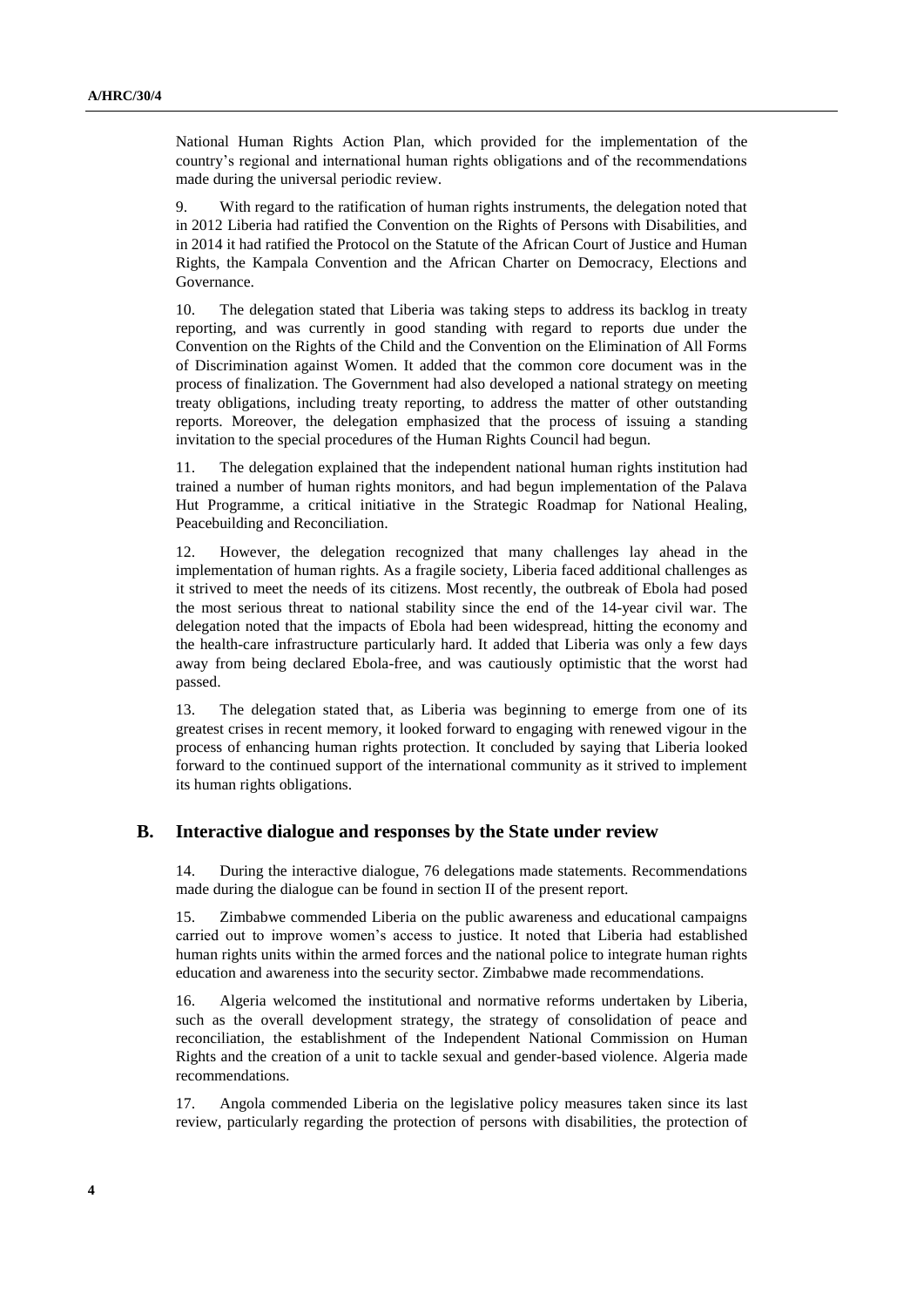the rights of the child and the fight against human trafficking. It also welcomed the launching of the Strategic Roadmap for National Healing, Peacebuilding and Reconciliation and the successful developments in the justice system. Angola made recommendations.

18. Argentina paid tribute to the efforts made to improve living standards, which had been worsened by the Ebola crisis. It was interested in the implementation of the Truth and Reconciliation Commission recommendations, and particularly in the implementation of the Strategic Roadmap for National Healing, Peacebuilding and Reconciliation. Argentina made recommendations.

19. Australia commended Liberia on its transition from civil war to peace and on its successful elections held in 2011. It remained concerned that despite the country's accession to the Second Optional Protocol to the International Covenant on Civil and Political Rights, aiming at the abolition of the death penalty, its Constitution had not abolished the practice. Australia also remained concerned by reports of sexual and genderbased violence against women and children. It made recommendations.

20. Benin congratulated Liberia on the efforts that it had made to ratify several human rights instruments. It reiterated its solidarity with the Liberian authorities for their efforts to overcome the health crisis caused by the Ebola epidemic. Benin made recommendations.

21. Botswana appreciated the adoption of the Children's Law and the process of harmonizing domestic legislation with international obligations. However, it remained concerned by the high level of sexual and gender-based violence, as well as by reports of high rates of maternal and infant mortality, particularly in rural areas. Botswana made recommendations.

22. Brazil congratulated Liberia on holding its second peaceful presidential and legislative elections since 2003. It commended Liberia on its fight against Ebola and reiterated its support in that endeavour. Brazil made recommendations.

23. Burkina Faso welcomed the measures taken by Liberia since the first review. It deplored the persistence of female genital mutilations and encouraged Liberia to take energetic measures to put an end to them.

24. Canada commended Liberia on its fight against Ebola. It urged Liberia to continue its efforts to promote equality between men and women, and its fight against violence against women and girls, particularly female genital mutilation. Canada made recommendations.

25. Chad stated that Liberia had made significant progress since its first review, but that unfortunately, difficulties due to the Ebola epidemic had curbed that progress. Chad congratulated Liberia on its establishment of institutions in the field of human rights and on its ratification of international and regional human rights instruments. Chad made recommendations.

26. China was concerned about the serious human rights and humanitarian impact caused by the outbreak of Ebola and commended Liberia on the efforts that it had made in that context. It called upon the international community to provide Liberia with constructive assistance. China made recommendations.

27. Colombia welcomed the commitment by Liberia to the human rights sector and the efforts made to implement recommendations of the first review. It welcomed the establishment of the Independent National Commission on Human Rights and the adoption of the National Human Rights Action Plan. Colombia made recommendations.

28. The Congo appreciated Liberia's commitment to putting recommendations of the Truth and Reconciliation Commission into practice by making the National Human Rights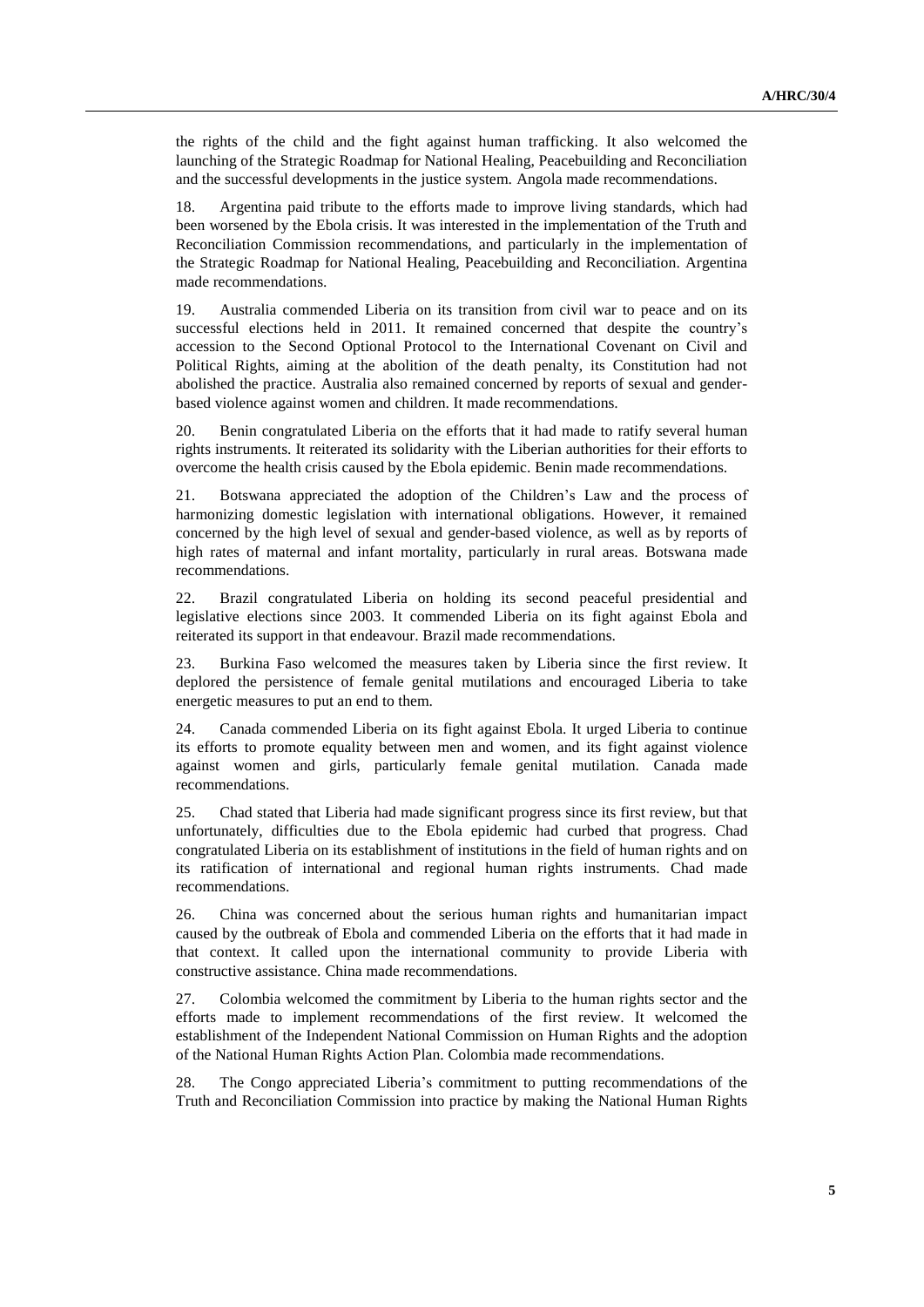Commission truly independent and improving access to justice throughout the country. The Congo made recommendations.

29. Costa Rica congratulated Liberia on the implementation of the Strategic Roadmap for National Healing, Peacebuilding and Reconciliation for 2012–2030 and on the adoption of the National Human Rights Action Plan. It was concerned at the allegations of arbitrary detention of human rights defenders. Costa Rica made recommendations.

30. Côte d'Ivoire thanked Liberia for its report, which summarized not only measures taken to follow up on recommendations accepted during the first review but also challenges connected to their effective implementation. Côte d'Ivoire noted the progress under way in various areas and recognized challenges that Liberia still had to face. Côte d'Ivoire made recommendations.

31. Cuba noted that 53 Cuban health-care volunteers had been among the first to respond to the call by the United Nations to tackle the Ebola epidemic. Cuba called upon the international community to provide Liberia with financial assistance for the strengthening of its health-care infrastructure. Cuba made recommendations.

32. The Czech Republic made recommendations.

33. The Democratic Republic of the Congo commended Liberia for the efforts to fulfil its commitments despite the serious challenges that it had had to face. It mentioned a number of achievements that Liberia had made since its first review in 2010, as well as a considerable number of obstacles that the country was yet to overcome. The Democratic Republic of the Congo made a recommendation.

34. Djibouti commended Liberia on the methodology crafted for implementing the recommendations from the first cycle. Djibouti called on the international community to support Liberia's efforts to mitigate the negative impact of Ebola on its development and to help the country monitor the implications of Ebola for human rights. Djibouti made a recommendation.

35. Egypt welcomed the launching of the long-term comprehensive strategy for development, the National Human Rights Action Plan of 2013, and the enactment of the Children's Law in 2012. It encouraged Liberia to pursue its policies aimed at combating gender-based violence and violence against street children. Egypt made recommendations.

36. Equatorial Guinea stressed that for over 10 years, a climate of reconciliation and consolidation of peace had been evident. Despite the recent health crisis due to the Ebola epidemic, Liberia had taken a number of measures that had shown its attachment to the promotion and protection of human rights. Equatorial Guinea made recommendations.

37. Estonia encouraged Liberia to continue its efforts to become a party to all the main international human rights instruments. Estonia urged Liberia to enforce domestic laws that protect children from sexual abuse and exploitation and to investigate all such cases effectively. Estonia made recommendations.

38. Morocco endorsed the efforts that Liberia had made towards bringing about stability. It welcomed the "Liberia Rising 2030" strategy for reconciliation and peace, the establishment of human rights institutions, the five-year plan to combat trafficking in persons, the National Human Rights Action Plan and the Strategic Roadmap for National Healing, Peacebuilding and Reconciliation. Morocco made recommendations.

39. Finland noted Liberia's development with regard to maintaining peace and stability. It raised concerns about access to justice. It took positive note of Liberia's initiatives to address violence against women and encouraged Liberia to end violence against women. Finland made recommendations.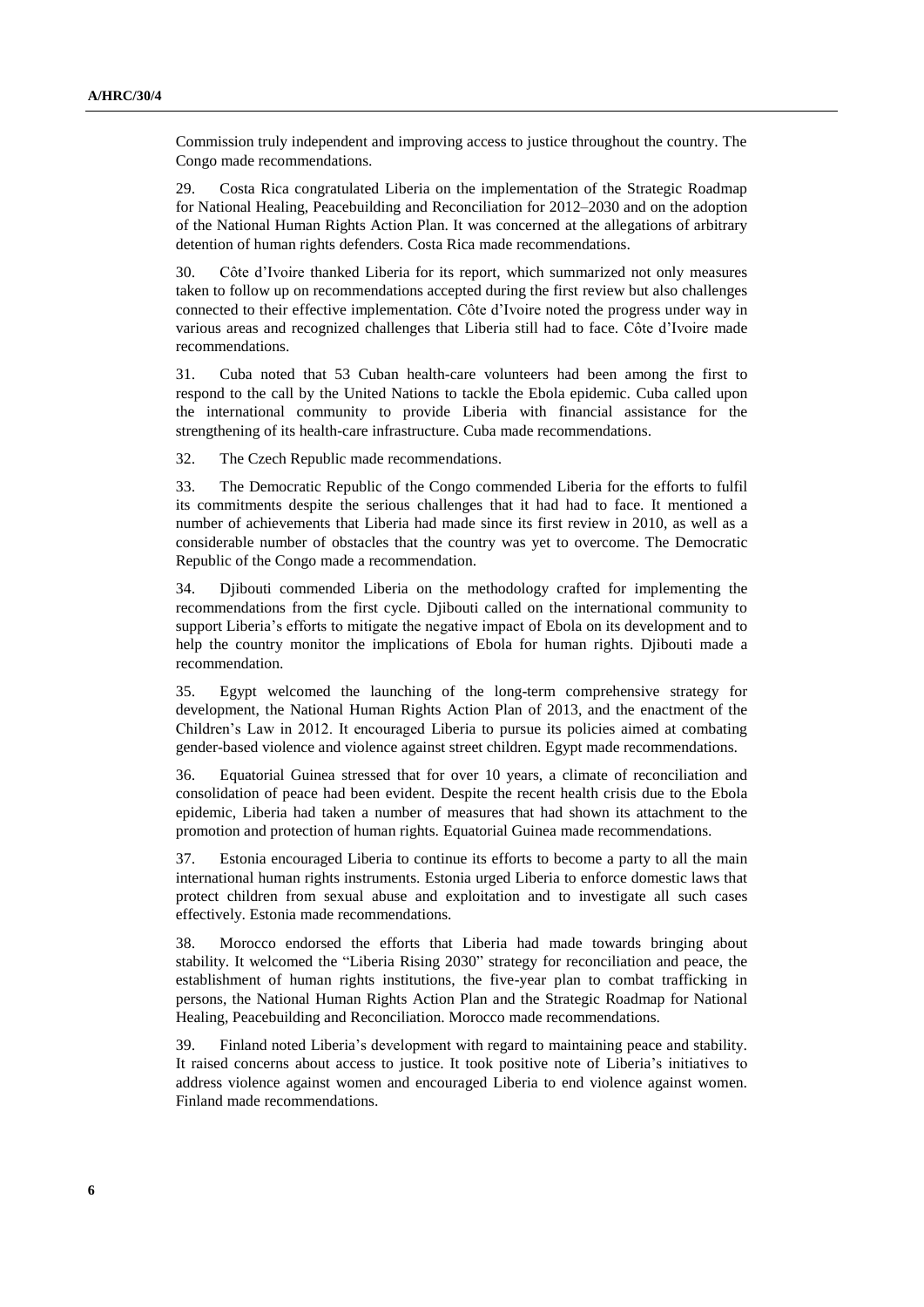40. France welcomed the implementation of the National Human Rights Action Plan and the efforts to ensure freedom to hold peaceful demonstrations. It enquired about the measures that Liberia envisaged for remedying the consequences of the Ebola epidemic on human rights. France made recommendations.

41. Gabon welcomed the progress that Liberia had made in strengthening the rule of law and its efforts to guarantee civil, political, social and cultural rights, which had included significant legal and administrative reform and the establishment of human rights institutions. Gabon urged Liberia to intensify its efforts to promote and protect human rights.

42. Germany welcomed Liberia's efforts to improve the human rights situation, particularly via the establishment of human rights institutions, the Strategic Roadmap for National Healing, Peacebuilding and Reconciliation, the National Human Rights Action Plan and the Freedom of Information Act. Germany commended Liberia on its fight against Ebola. Germany made recommendations.

43. Ghana applauded Liberia for ratifying the Convention on the Rights of Persons with Disabilities. It welcomed the establishment of the Independent National Commission on Human Rights and called on the international community to support Liberia to ensure that the Commission operated at full capacity. Ghana made recommendations.

44. Indonesia noted that Liberia had ratified the Convention on the Rights of Persons with Disabilities and that ratification of other international human rights instruments was under way. It commended the legislative measures for protecting and promoting the rights of the child. Indonesia made recommendations.

45. Iraq appreciated the implementation of the 2012 long-term, comprehensive strategy for development. It appreciated the building of national reconciliation and the launching in 2013 of the National Human Rights Action Plan. It welcomed the intention to issue a standing invitation to the special procedures to visit Liberia. Iraq made recommendations.

46. Ireland commended the efforts that Liberia had made in tackling the Ebola virus. It expressed concern regarding prolonged pretrial detention and poor detention conditions, sexual and gender-based violence, female genital mutilation, and intimidation and violence on the basis of sexual orientation or gender identity. Ireland made recommendations.

47. Italy commended Liberia on its response to the Ebola outbreak and on its progress in promoting and protecting human rights. Italy welcomed the de facto moratorium on the death penalty, and the position taken on harmful traditional practices and the involvement of traditional leaders in this. Italy made recommendations.

48. Japan encouraged Liberia to ensure the domestic implementation of international human rights instruments and to report to treaty bodies. It was concerned at corruption in law enforcement and at trial delays. It expected the ongoing debate on freedom of the press to continue in a democratic manner. Japan made recommendations.

49. Kenya noted the Strategic Roadmap for National Healing, Peacebuilding and Reconciliation and the establishment of human rights institutions. It urged Liberia to implement the provisions of international and regional conventions and welcomed the harmonization of legislation on the rights of the child. Kenya made a recommendation.

50. Latvia was concerned about the reportedly high number of rape cases, particularly against young victims, and about gender-based violence. It conveyed its sympathies to the Government and people of Liberia with regard to the Ebola epidemic. Latvia made recommendations.

51. Libya appreciated the progress that Liberia had made in implementing the recommendations from the first cycle and particularly in amending its national legislation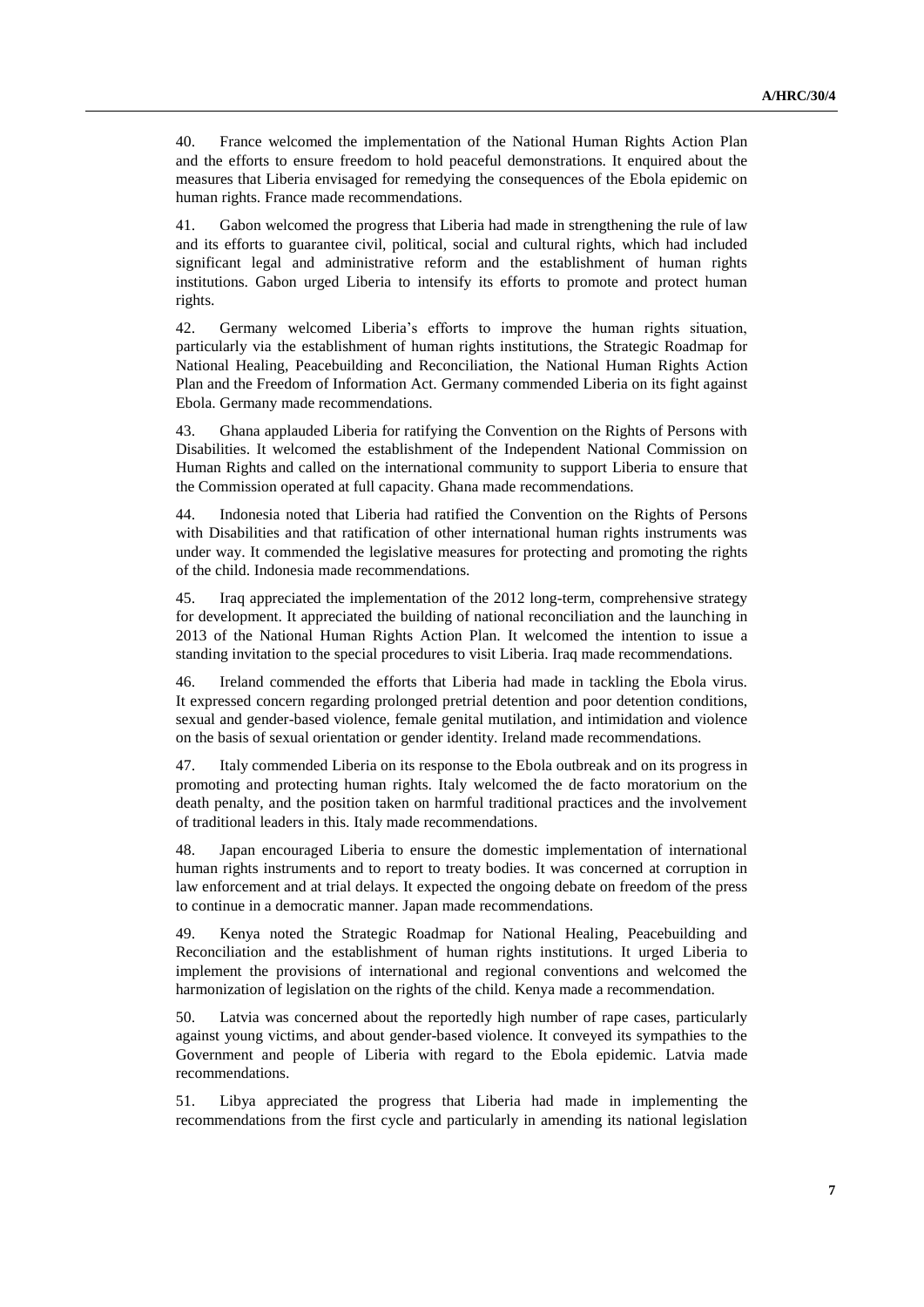to bring it into line with its international obligations. Libya also appreciated the building of national reconciliation and the launching in 2013 of the National Human Rights Action Plan. Libya made a recommendation.

52. Madagascar welcomed the implementation of a long-term, wide-ranging development strategy and the adoption of the Strategic Roadmap for National Healing, Peacebuilding and Reconciliation. It recognized the efforts to strengthen institutions and improve laws and the progress made in the areas of socioeconomic and cultural rights. It encouraged Liberia to meet its human rights commitments. Madagascar made recommendations.

53. Mali paid tribute to Liberia's commitment to the universal periodic review process. It noted Liberia's progress, which had included the consolidation of democratic procedures, the ratification of the Convention on the Rights of Persons with Disabilities, and the National Plan of Action for Human Rights. Mali made a recommendation.

54. The delegation of Liberia explained that a larger delegation, headed by the Minister of Justice, was to have come to the present session of the Working Group, but because of the circumstances that Liberia faced in terms of flight and visa arrangements, several delegates were unable to be present. Nevertheless, the delegation stated that the recommendations and all of the concerns from Member States would be taken into consideration.

55. The delegation also said that the Government was continuing to work to ensure that laws were formulated to address gender-based violence and harmful practices against women. It added that a law making rape a non-bailable crime had been enacted and that a special court had been established for trials relating to rape and crimes of sexual and gender-based violence. Notwithstanding, despite all the efforts, violence against women and girls continued to increase in the country at an unexpected rate.

56. Mentioning that Liberia was going through a constitutional review process, the delegation expressed the hope that some of the recommendations made by the other countries' delegations could be addressed during the process of reviewing the Constitution. The delegation added that women should have equal access to economic and social empowerment, employment and education, that the Constitution should guarantee the inheritance rights of all women, and that the law should protect women from all forms of violence, including female genital mutilation. The delegation reiterated that discriminatory laws would be reviewed in the ongoing constitutional process.

57. Regarding the reform of the justice system, the delegation stated that Liberia had made progress and was committed to enhancing the system and strengthening access to justice, particularly via the establishment of the regional hubs for justice and security. As mentioned earlier, the delegation stated that the standing invitation to the special procedures was being prepared and should be issued very soon.

58. With regard to Ebola, the delegation said that the Government had developed an economic stabilization and recovery plan that addressed all the relevant issues, in particular the health-care infrastructure, education, and social protection and welfare. It hoped that the plan could be shared with the Member States that had concerns about the post-Ebola period.

59. Mauritania paid tribute to Liberia's promotion and protection of human rights despite the difficulties faced. It welcomed Liberia's cooperation with the special procedures, and the fight against harmful traditional practices, urging Liberia to eradicate these. Mauritania made a recommendation.

60. Mexico appreciated the development of the Strategic Roadmap for National Healing, Peacebuilding and Reconciliation, and the policy on consolidating peace and national reconciliation. It welcomed the inclusion in Liberia's development agenda of a segment on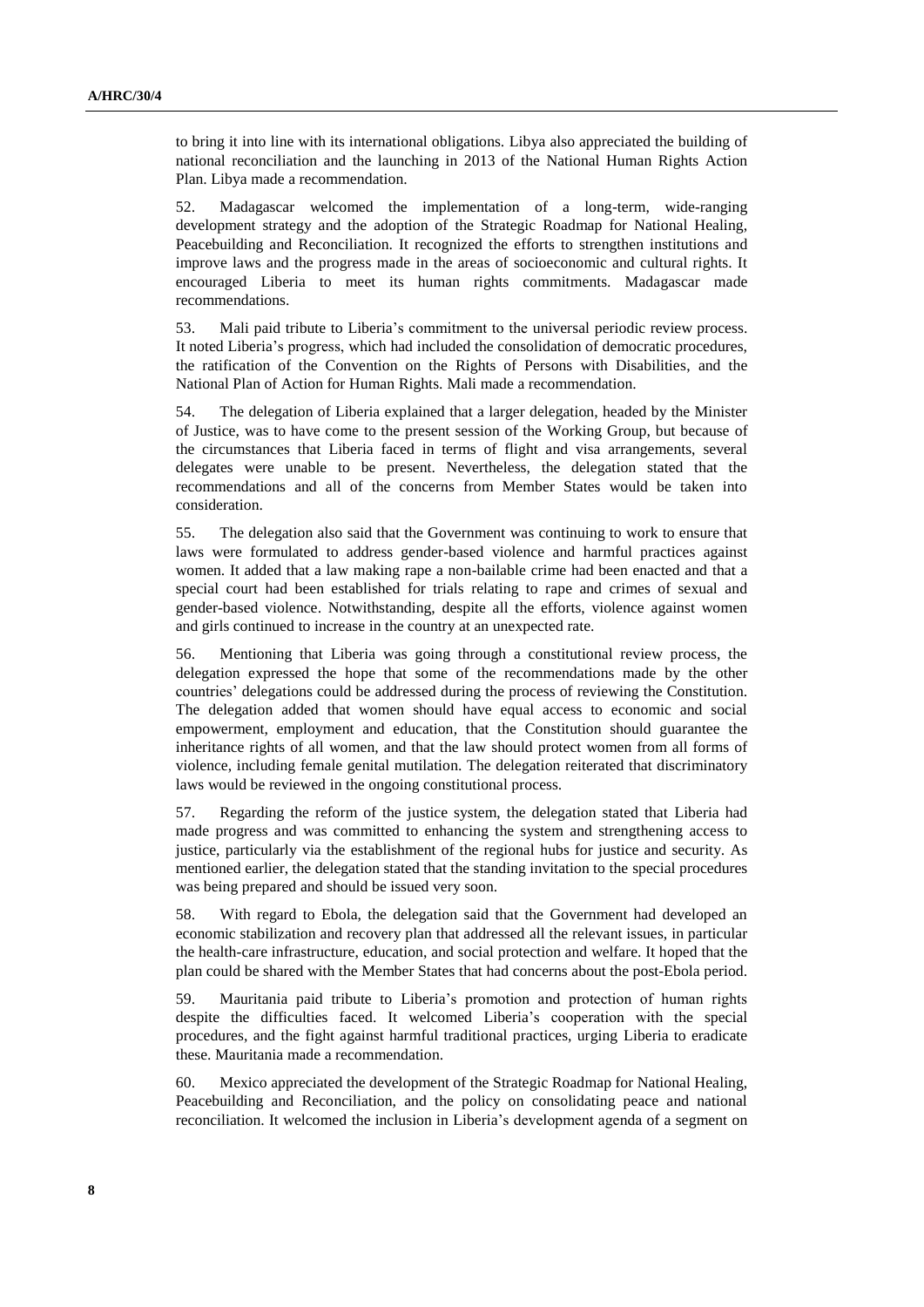social issues relating to human rights, vulnerable groups and inequality. Mexico made recommendations.

61. Montenegro commended Liberia's dealing with Ebola, and underlined the importance of reducing inequalities in health-care services. It welcomed the institutional and strategic framework for human rights and the Children's Law. It expressed concern regarding sexual and gender-based violence, discrimination and female genital mutilation, enquiring about how successfully Liberia had addressed this. Montenegro made recommendations.

62. Ethiopia commended Liberia on its launching of a strategy for development, on its establishment of national human rights institutions and on the Strategic Roadmap for National Healing, Peacebuilding and Reconciliation. Ethiopia encouraged Liberia to further strengthen efforts to tackle poverty. Ethiopia made recommendations.

63. Namibia noted Liberia's efforts to recover from the effects of civil war and from the Ebola outbreak. It expressed its congratulations for "Liberia Rising 2030", the Agenda for Transformation, and the Strategic Roadmap for National Healing, Peacebuilding and Reconciliation. Namibia made recommendations.

64. Nepal noted measures taken since the first review to implement the pledges and recommendations, describing Liberia's achievements, in spite of the challenges, as impressive. It listed the steps taken towards strengthening Liberia's human rights regime. Nepal made recommendations.

65. The Netherlands commended the handling of the Ebola outbreak, and counted on Liberia to ensure that survivors could peacefully return to their villages. It noted the efforts made to strengthen women's rights and to end violence against women. It remained concerned about the limited space for civil society. The Netherlands made recommendations.

66. The Niger noted the efforts made to follow up on the recommendations from the first review, despite a difficult context. It congratulated Liberia on strengthening the framework for the promotion and protection of human rights, urging it to continue those efforts and to strengthen the capacities of the judiciary.

67. Nigeria commended Liberia on establishing the Independent National Commission on Human Rights and the Independent Information Commission. It noted Liberia's continued engagement with the universal periodic review process. Nigeria called on OHCHR to continue to engage with Liberia for the strengthening of institutions.

68. Norway commended the efforts made in combating the Ebola outbreak, acknowledging that the crisis had delayed political processes. It noted the challenge of a weak justice and security sector and supported the plan for a national takeover of responsibility for security from the United Nations Mission in Liberia, but was concerned about national capacity. Norway made recommendations.

69. The Philippines commended Liberia's National Human Rights Action Plan, as well as the steps taken towards ratifying international human rights treaties and harmonizing domestic laws with human rights obligations. It remained concerned about domestic violence, harmful traditional practices and trafficking. The Philippines made recommendations.

70. Poland welcomed the legislation on the protection of children. It was concerned about the insufficient measures taken to eliminate violence against children, the reports of discrimination against and harassment of members of minorities, and violence against lesbian, gay, bisexual and transgender (LGBT) activists. Poland made recommendations.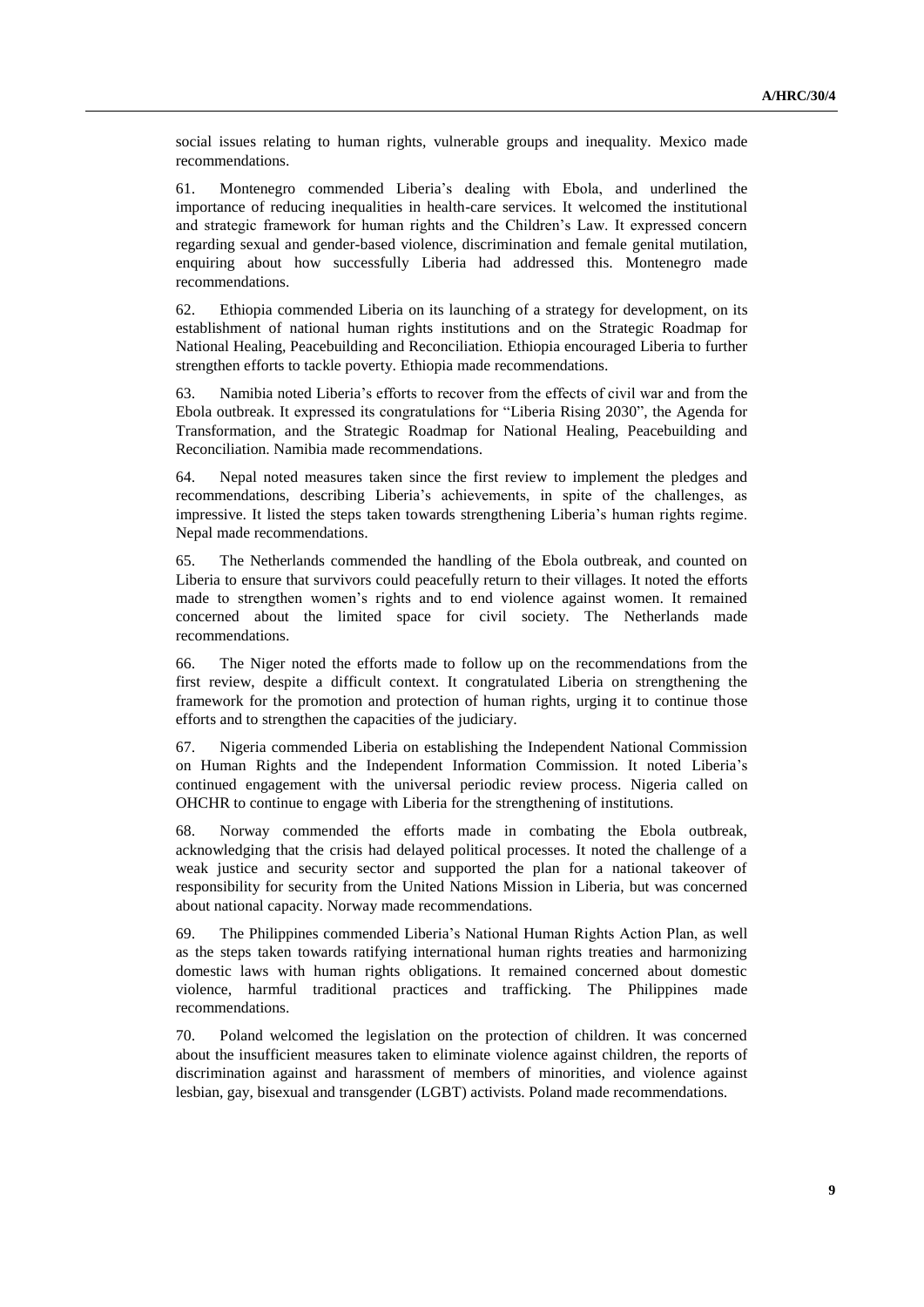71. Portugal welcomed the launching of the national action plan to implement Security Council resolution 1325 and the establishment of the Independent National Commission on Human Rights. Portugal made recommendations.

72. The Republic of Korea highlighted the establishment of the Constitutional Review Committee. It noted efforts to reform the justice and security sectors and to improve prison conditions. The Republic of Korea made recommendations.

73. Rwanda commended Liberia on holding peaceful elections, on the launching of the "Liberia Rising 2030" national strategy, and on its efforts to address the Ebola epidemic. Rwanda urged the international community to provide Liberia with support to address challenges facing the country. Rwanda made recommendations.

74. Senegal welcomed the efforts of Liberia to implement the National Human Rights Action Plan, to establish the Independent National Commission on Human Rights and to combat sexual and domestic violence, as well as its ratification of the Convention on the Rights of Persons with Disabilities. Senegal made recommendations.

75. Sierra Leone commended Liberia on its efforts to address the human rights situation. Sierra Leone noted Liberia's commitment to implementing its human rights obligations but at the same time noted the lack of resources for this task and stressed the need for technical assistance to be provided to Liberia. Sierra Leone made recommendations.

76. Singapore noted the implementation of the Agenda for Transformation and the National Human Rights Action Plan and observed that Liberia had strengthened its policies and legislation to combat sexual and gender-based violence. However, the incidence of such violence remained high. Singapore made recommendations.

77. Slovakia encouraged Liberia to implement the Convention on the Rights of Persons with Disabilities and to ratify the Optional Protocol to the Convention on the Rights of Persons with Disabilities. It commended the new National Human Rights Action Plan and national human rights institutions. Slovakia highlighted the need to address challenges, which included violence against women and the protection of human rights defenders, as well as challenges in the judiciary. Slovakia made recommendations.

78. Slovenia remained concerned about the reports of violations of the rights of the child, which included violence against children and the sexual abuse of children, and about the high rate of sexual and gender-based violence. It made recommendations.

79. South Africa noted some achievements made in human rights despite the challenges that the country faced. South Africa called for providing Liberia with additional support so that it could address the Ebola epidemic. South Africa encouraged Liberia to continue all efforts towards the promotion, protection and fulfilment of all human rights. South Africa made recommendations.

80. Spain recognized the efforts made by Liberia to manage the Ebola outbreak. It welcomed the moratorium on executions. It expressed concern about excessive use of preventive detention and about the lack of food and of proper hygiene in prisons. It made recommendations.

81. Sudan noted that despite the challenges that Liberia had faced in recent years, it had enjoyed a number of notable achievements, such as the launching of the National Human Rights Action Plan. It made recommendations.

82. Sweden noted that despite some measures by the Government, there remained a high incidence of sexual and gender-based violence, and that female genital mutilation continued to be practised. It welcomed the de facto moratorium on executions. Sweden made recommendations.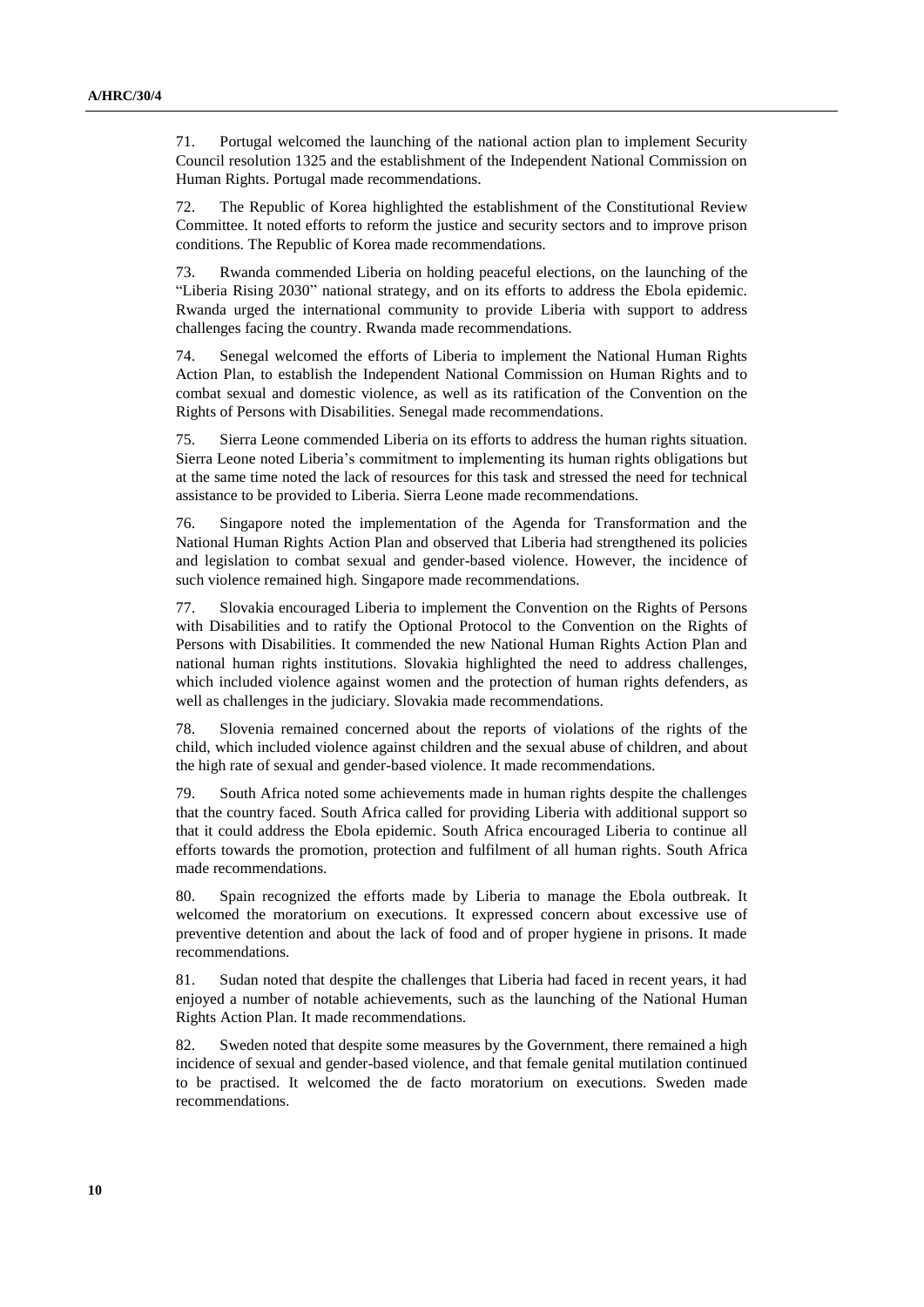83. While welcoming the ratification of several human rights instruments by Liberia, Switzerland noted that it had failed so far to transpose its international obligations to the national level. Switzerland made recommendations.

84. Thailand noted the National Human Rights Action Plan and the ratification of the Convention on the Rights of Persons with Disabilities. Thailand encouraged Liberia to review its legislation to ensure its conformity with international human rights obligations. Thailand was concerned by the lack of health-care services in rural areas and by regional disparities in health care. It was concerned about cases of sexual offences against children. It made recommendations.

85. Timor-Leste commended Liberia for the efforts made to promote the rights of women. However, it was concerned about cases of sexual violence against women. It made recommendations.

86. Togo welcomed the adoption of the National Human Rights Action Plan and the implementation of the universal periodic review recommendations that had been accepted by Liberia, as well as the progress made in implementing the recommendations of the Truth and Reconciliation Commission. It made recommendations.

87. Trinidad and Tobago noted the fast-growing economy of Liberia and the ratification of the Arms Trade Treaty. It made recommendations.

88. Tunisia noted the progress made, inter alia, in implementing the wide-ranging development strategy and the National Human Rights Action Plan. Tunisia encouraged Liberia to include human rights in its new Constitution. Tunisia urged OHCHR to respond positively to the request by Liberia for technical assistance. It made recommendations.

89. Turkey commended Liberia for developing various human rights strategies and action plans in spite of the various challenges that the country faced. It encouraged the Government to take measures to protect and promote human rights. It made recommendations.

90. Uganda noted the achievements of Liberia in establishing the necessary framework for the protection and promotion of human rights in spite of many challenges. Uganda called upon the international community to support Liberia in building its capacity in various sectors, including the judiciary and the police. Uganda made recommendations.

91. The United Kingdom of Great Britain and Northern Ireland welcomed the Investment Plan for Building a Resilient Health System in Liberia, as a prevention plan. It urged Liberia to ensure that freedom of religion was protected in the constitutional review process. It made recommendations.

92. The United States of America commended Liberia for holding successful elections in the context of the high demands of combating the Ebola epidemic. It was concerned about pervasive gender-based violence against women, and that the worst forms of child labour were occurring in agriculture and mining. It made recommendations.

93. Uruguay welcomed the ratification of the Convention on the Rights of Persons with Disabilities and noted the adoption of a national strategy for its implementation as well as the inclusion of the provisions of the Convention on the Rights of the Child and the Convention on the Elimination of All Forms of Discrimination against Women in its legislation. It made recommendations.

94. The Bolivarian Republic of Venezuela acknowledged Liberia's efforts in fulfilling its human rights obligations, which had included the ratification of the Convention on the Rights of Persons with Disabilities and the improvement of its legislation. The Bolivarian Republic of Venezuela urged the international community to provide Liberia with the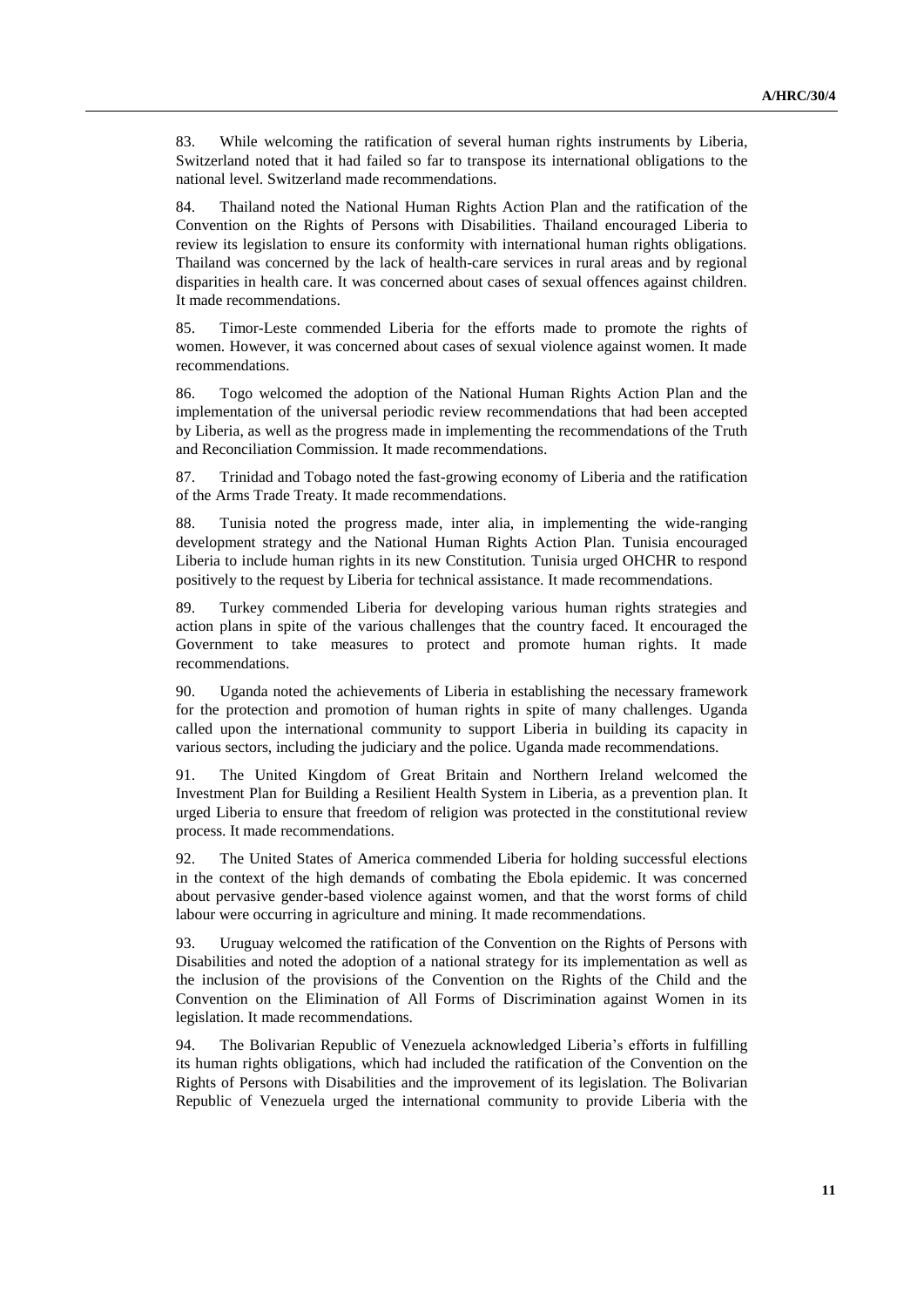necessary support for it to continue its efforts. The Bolivarian Republic of Venezuela made a recommendation.

95. Cabo Verde noted that, in Liberia, the weight of traditional practices was very heavy and represented a major constraint to the Government's will and action. It called on the international community to assist Liberia in the promotion of human rights. Cabo Verde made recommendations.

96. The delegation of Liberia welcomed the recommendations made during the review. Liberia had taken firm measures to adhere to the principles enshrined in international human rights instruments. While some improvement had been made in the areas of policy formulation and programmes to improve the promotion and protection of human rights, the delegation recognized that some actions still needed to be taken to address the issues raised during the present session of the Working Group. Those issues included the high levels of sexual and gender-based violence, especially child rape, the need to build investigative capacity in the law enforcement services and the judiciary, the high levels of pretrial detention, the need to review domestic legislation to bring it into line with Liberia's human rights obligations, and the need to address the backlog in treaty reporting.

97. The delegation stated that Liberia was committed to protecting the rights of Ebola survivors and orphans, and to improving the health-care system in the wake of the Ebola epidemic.

98. The delegation was pleased to inform States that human rights had been taken into consideration in the work of the Constitutional Review Committee, which was currently ongoing. As part of that process, issues of human rights had been addressed, including the right to equality and non-discrimination, the rights of women in marriage as well as special measures and provisions to guarantee their inheritance rights, protection of the rights of the child, protection against all forms of violence, the need for equal participation of men and women, and the need to use language that is inclusive of both genders.

99. In conclusion, the delegation expressed again Liberia's commitment to meeting its international human rights obligations. Liberia looked forward to working with the Human Rights Council and other international bodies as it continued to move forward with its implementation of human rights measures. The recommendations made by the delegations would be given due consideration by the Government of Liberia, including by the representatives who were not able to be present for the review, and would be incorporated into the National Human Rights Action Plan.

### **II. Conclusions and recommendations**

100. **The following recommendations will be examined by Liberia, which will provide responses in due time but no later than the 30th session of the Human Rights Council in September 2015:**

100.1 **Become a party to the main human rights instruments (Chad);**

100.2 **Continue the ratification of international instruments to which the country is not yet a party, in particular those relating to human rights (Côte d'Ivoire);**

100.3 **Finalize the ratification process of relevant international conventions to which the country is not yet a party (Democratic Republic of the Congo);**

<sup>\*\*</sup> The conclusions and recommendations have not been edited.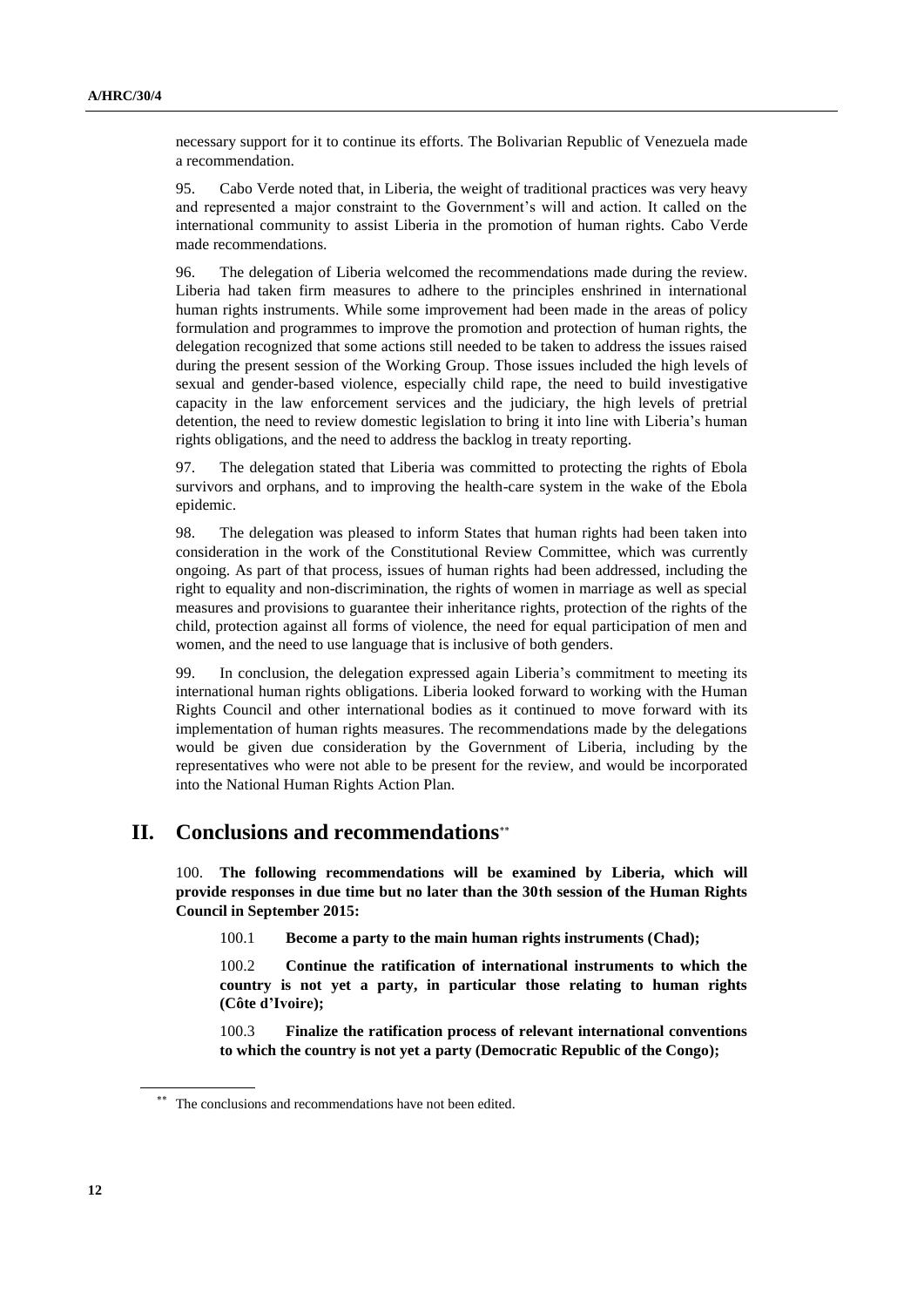100.4 **Sign and ratify the regional and international instruments to which the State is not yet a party (Madagascar);**

100.5 **Step up its efforts towards the ratification of other human rights conventions, particularly the Convention on the Elimination of All Forms of Discrimination against Women and the International Convention on the Protection of the Rights of All Migrant Workers and Members of Their Families (Philippines);**

100.6 **Ratify the Optional Protocol to the International Covenant on Economic, Social and Cultural Rights (Portugal) (Sierra Leone);**

100.7 **Ratify the Optional Protocol to the Convention against Torture and Other Cruel, Inhuman or Degrading Treatment or Punishment (Spain);**

100.8 **Ratify the Optional Protocol to the Convention on the Elimination of All Forms of Discrimination against Women (Timor-Leste) (Tunisia) (Uruguay);**

100.9 **Ratify the optional protocols to the Convention on the Rights of the Child (Iraq) (Portugal) (Uruguay);** 

100.10 **Ratify the optional protocols to the Convention on the Rights of the Child (Sudan);**

100.11 **Ratify the Optional Protocols to the Convention on the Rights of the Child on the involvement of children in armed conflict and on the sale of children, child prostitution and child pornography (Estonia) (Poland);**

100.12 **Ratify the three optional protocols to the Convention on the Rights of the Child (Slovakia);**

100.13 **Ratify the Optional Protocol to the Convention on the Rights of the Child on the involvement of children in armed conflict, signed in 2004, and implement the necessary domestic measures for its implementation (Brazil);**

100.14 **Accelerate the ratification of the range of international human rights instruments accepted at the universal periodic review in 2010, particularly the optional protocols to the Convention on the Rights of the Child (Cabo Verde);**

100.15 **Continue efforts to guarantee the rights of children, including the ratification and implementation of the optional protocols to the Convention on the Rights of the Child, which Liberia has signed (France);**

100.16 **Continue its efforts to take legislative measures for the protection and promotion of the rights of the child, by expediting the ratification process of the Optional Protocol to the Convention on the Rights of the Child on the involvement of children in armed conflict and the Optional Protocol to the Convention on the Rights of the Child on the sale of children, child prostitution and child pornography (Indonesia);**

100.17 **Sign and ratify the International Convention for the Protection of All Persons from Enforced Disappearance (France);** 

100.18 **Ratify the International Convention for the Protection of All Persons from Enforced Disappearance (Montenegro) (Portugal) (Tunisia) (Sierra Leone);**

100.19 **Redouble efforts to ensure the ratification of the International Convention on the Protection of the Rights of All Migrant Workers and**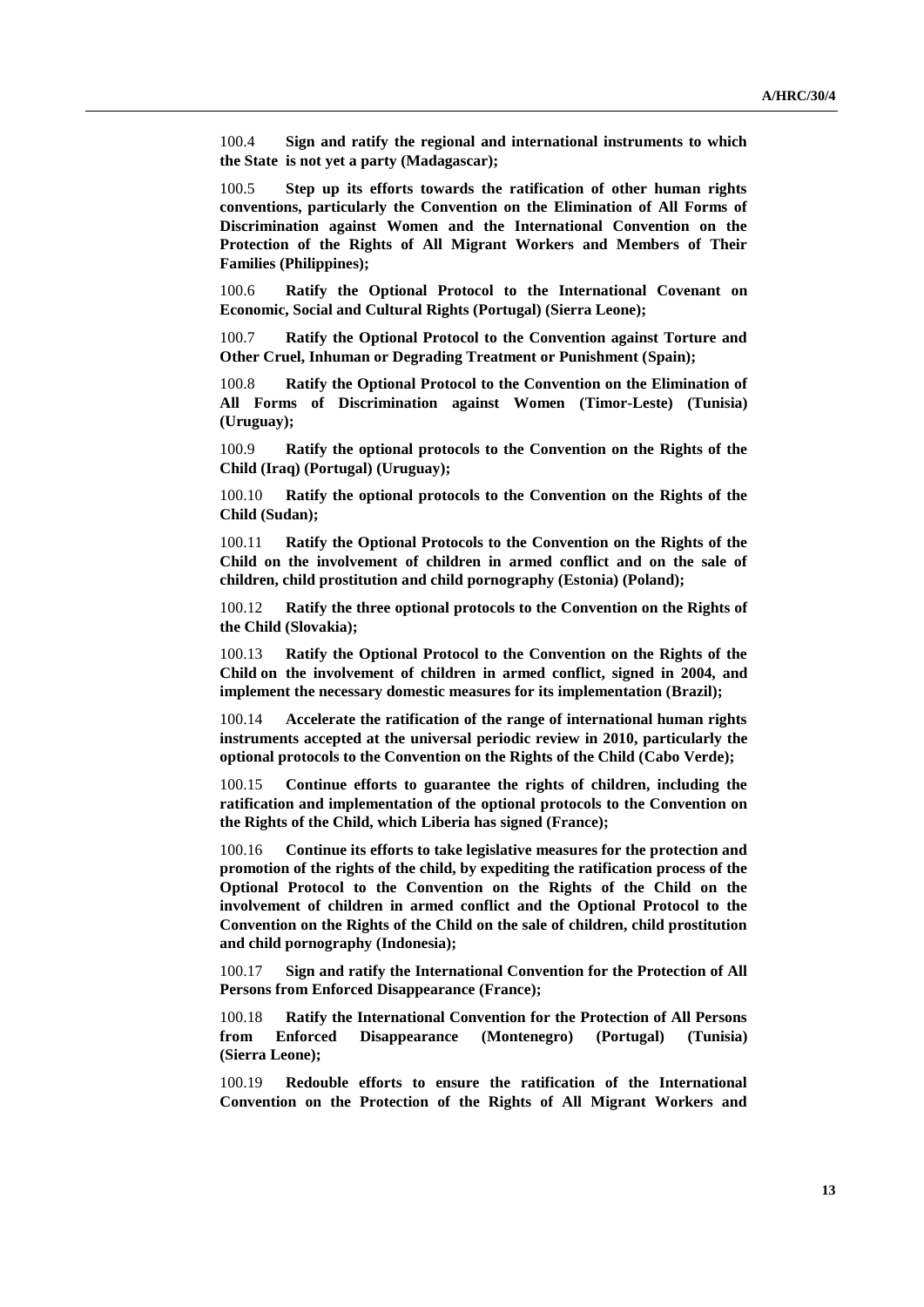**Members of Their Families and the International Convention for the Protection of All Persons from Enforced Disappearance (Ghana);**

100.20 **Ratify the International Convention on the Protection of the Rights of All Migrant Workers and Members of Their Families (Sierra Leone);**

100.21 **Continue its process towards the ratification of the International Convention on the Protection of the Rights of All Migrant Workers and Members of Their Families (Indonesia);**

100.22 **Ratify the Optional Protocol to the Convention on the Rights of Persons with Disabilities (Mali) (Uruguay);**

100.23 **Amend its Constitution to abolish the death penalty (Australia);**

100.24 **Speed up its constitutional reforms to abolish the death penalty (Congo);**

100.25 **Abolish de jure the death penalty (Montenegro);**

100.26 **Abolish the death penalty it has reintroduced in law (Germany);**

100.27 **Conduct the constitutional reform necessary for the abolition of the death penalty (Spain);** 

100.28 **Consider abolishing the death penalty (Rwanda);**

100.29 **Formally establish a moratorium on the application of the death penalty as a step towards full abolition of it (Togo);**

100.30 **Continue the de facto moratorium on the death penalty and further take steps towards its legal abolition (Nepal);**

100.31 **Continue the moratorium on the death penalty and move towards its elimination (Costa Rica);**

100.32 **Full abolition of capital punishment in all cases and circumstances (Portugal);**

100.33 **Remove the paragraph prescribing the death penalty as legal punishment by law (Norway);**

100.34 **Consider the repeal of the law that allows for the death penalty and introduce a moratorium on the death penalty with a view to total abolishment in line with Liberia's obligations under the Second Optional Protocol to the International Covenant on Civil and Political Rights, aiming at the abolition of the death penalty (Namibia);**

100.35 **Review the national legislation to bring it into conformity with international human rights instruments, in particular with the Second Optional Protocol to the International Covenant on Civil and Political Rights, aiming at the abolition of the death penalty (Switzerland);**

100.36 **Abolish the death penalty (Uruguay);**

100.37 **Abolish the death penalty in legislation in order to respect the obligations arising from the ratification of the second Optional Protocol by Liberia (France);**

100.38 **Fully abolish the death penalty, in accordance with the Second Optional Protocol to the International Covenant on Civil and Political Rights (Italy);**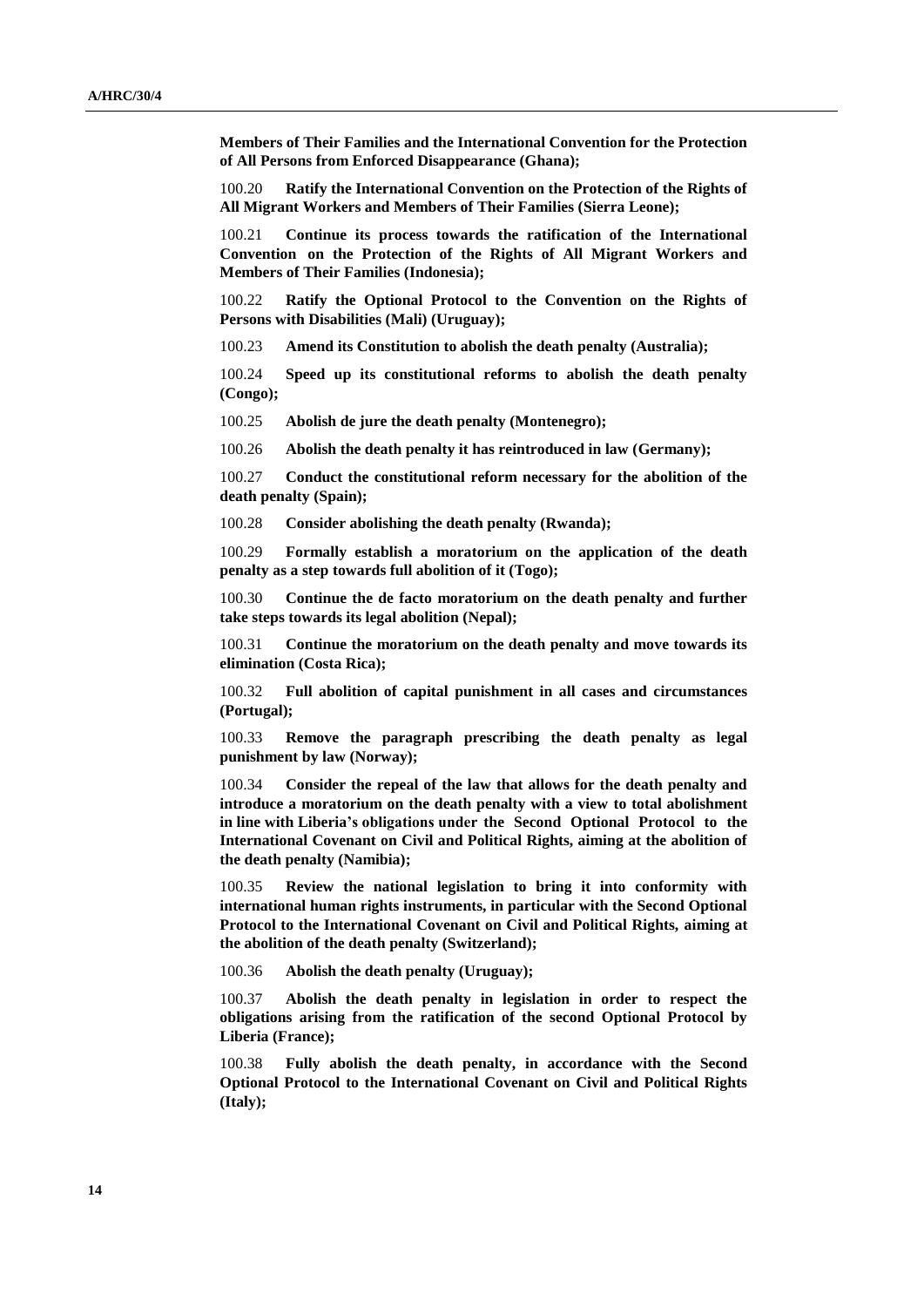100.39 **Repeal legislation which allows for the death penalty, in line with Liberia's commitments under the Second Optional Protocol to the International Covenant on Civil and Political Rights (United Kingdom of Great Britain and Northern Ireland);**

100.40 **Analyse the possibility of abolishing the death penalty (Argentina);**

100.41 **Take steps toward the abolition of the death penalty (South Africa);**

100.42 **Abolish the death penalty and commute without delay all death sentences to terms of imprisonment (Sweden);**

100.43 **Conclude the process of revision of its Constitution and national legislation so as to guarantee that they are compatible with regional and international human rights instruments to which the country is a State party (Mexico);**

100.44 **Ensure that the revision of the Constitution is firmly based on human rights and complies with international human rights standards (Czech Republic);**

100.45 **Strengthen its efforts to end discrimination against women by incorporating the principle of equality into the Constitution in the context of its constitutional review (Germany);**

100.46 **Incorporate the principle of equality between women and men into the Constitution, and seek to combat gender-based discrimination, in particular against girls in rural areas, especially as regards access to education and social services and their right to property and security (Egypt);**

100.47 **Provide the Committee on the Elimination of Discrimination against Women with information on the steps taken to incorporate a definition of discrimination against women in appropriate national legislation and on the incorporation of the principle of equality between men and women in the Constitution (Ghana);**

100.48 **Strengthen its efforts to combat sexual violence by adopting a legal framework to address violence against women and by incorporating the principle of equality between women and men into the Constitution (Timor-Leste);**

100.49 **Foster harmonization of its domestic legislation with its international obligations (Djibouti);**

100.50 **Bring its domestic legislation fully into line with international human rights instruments (Madagascar);**

100.51 **Fully align its national legislation with the Rome Statute of the International Criminal Court (Estonia);**

100.52 **Bring domestic legislation into line to cooperate with the International Criminal Court (Costa Rica);**

100.53 **Undertake a comprehensive review of pertinent domestic legislation to ensure full conformity with the Convention on the Rights of the Child (Egypt);**

100.54 **Swiftly establish a national preventive mechanism in accordance with the Optional Protocol to the Convention against Torture and Other Cruel, Inhuman or Degrading Treatment or Punishment ratified in 2004 and speed up**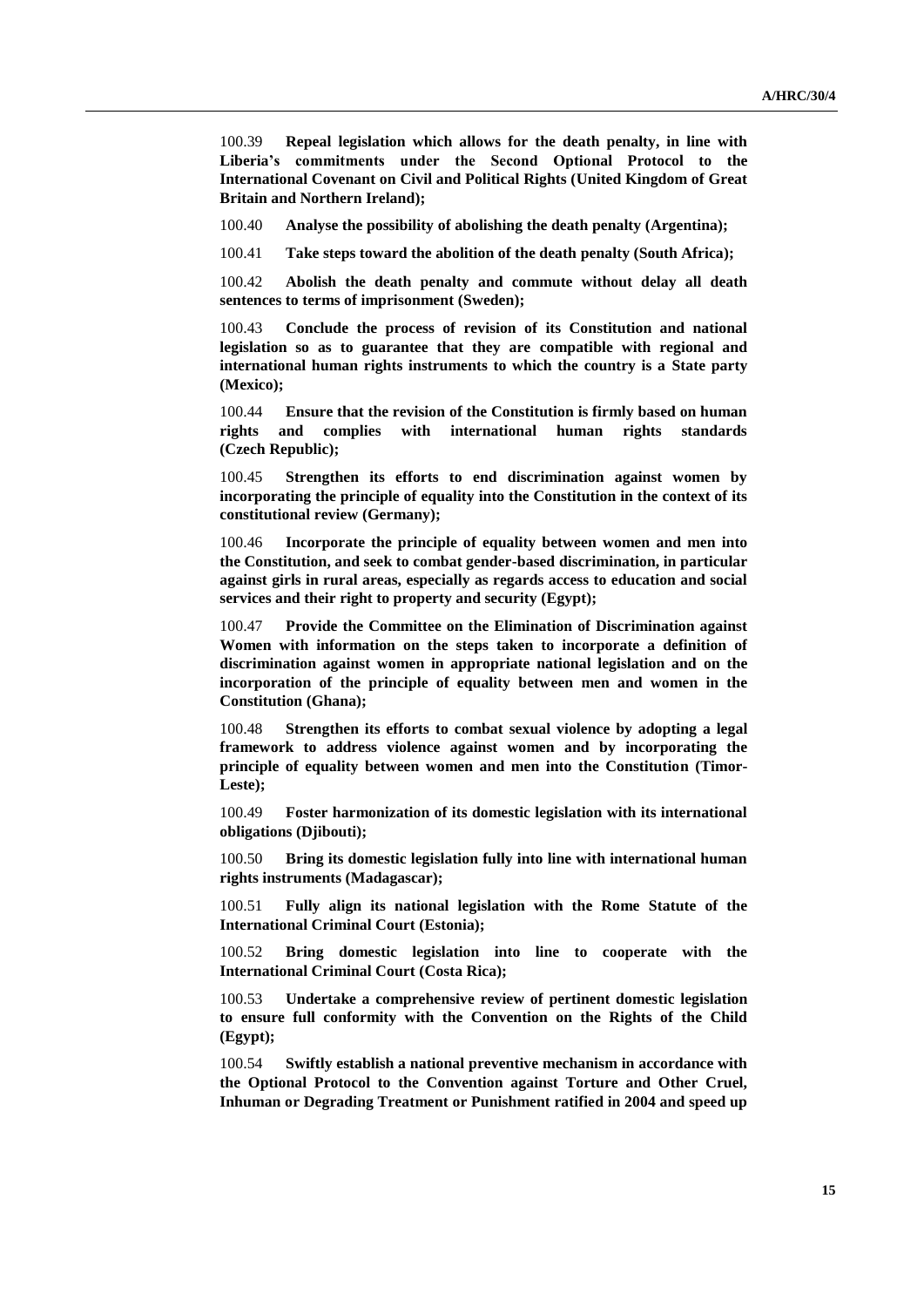**the process of incorporation of provisions of other ratified international human rights instruments into national legislation (Czech Republic);**

100.55 **Repeal all laws and policies that discriminate against human rights defenders (Australia);**

100.56 **Bring its legal and policy framework in line with its international obligations, including the Declaration on Human Rights Defenders, by repealing all laws and policies that restrict the rights and activities of human rights defenders, including defamation and libel laws (Netherlands);**

100.57 **Accelerate the adoption of the Domestic Violence Act (Benin);**

100.58 **Put in place measures that ensure and protect the family as a natural nucleus of society and provide a family-friendly environment for the children in Liberia (Uganda);**

100.59 **Guarantee women the same right as men to transmit their nationality to their children, in particular by deleting Section 20.1 (b) of Part III of the "Law on Immigration and Nationality" (Switzerland);**

100.60 **Adopt a law that explicitly prohibits female genital mutilation (Uruguay);**

100.61 **Adopt laws to forbid harmful traditional practices (Madagascar);**

100.62 **Enact legislation and increase awareness-raising prohibiting female genital mutilation (Sweden);**

100.63 **Fast-track the enactment of its Domestic Violence Act, criminalize female genital mutilation, enforce laws that protect children from sexual abuse and exploitation, and prosecute and punish complicit officials (Australia);**

100.64 **Build the capacity of existing institutions and sexual and genderbased violence units to monitor in particular violence against women including sexual violence and female genital mutilation/cutting — in order to prevent violence, protect victims and fully gather evidence, investigate and prosecute these crimes (Finland);**

100.65 **Enhance efforts to fight all forms of discrimination against women and domestic violence, including by adopting new legislation to this effect and ensuring its effective implementation (Italy);**

100.66 **Modify its legislation on nationality so as to guarantee equal rights for men and women with respect to the handing down of nationality to their children and spouses (Mexico);**

100.67 **Further empower its Special Court on Rape and Other Forms of Violence, enforce the laws against female genital mutilation and increase its efforts to create national public awareness programmes about sexual and gender-based violence (Netherlands);**

100.68 **Strengthen the units for the protection of women and children, granting these the necessary capacity to gather all evidence and investigate all cases of sexual and gender-based violence (Uruguay);**

100.69 **Improve the access to justice for victims of sexual and gender-based violence, enhance the capacity of the police to investigate cases of sexual and gender-based violence and enact the relevant legislation, including the Domestic Violence Act (Slovenia);**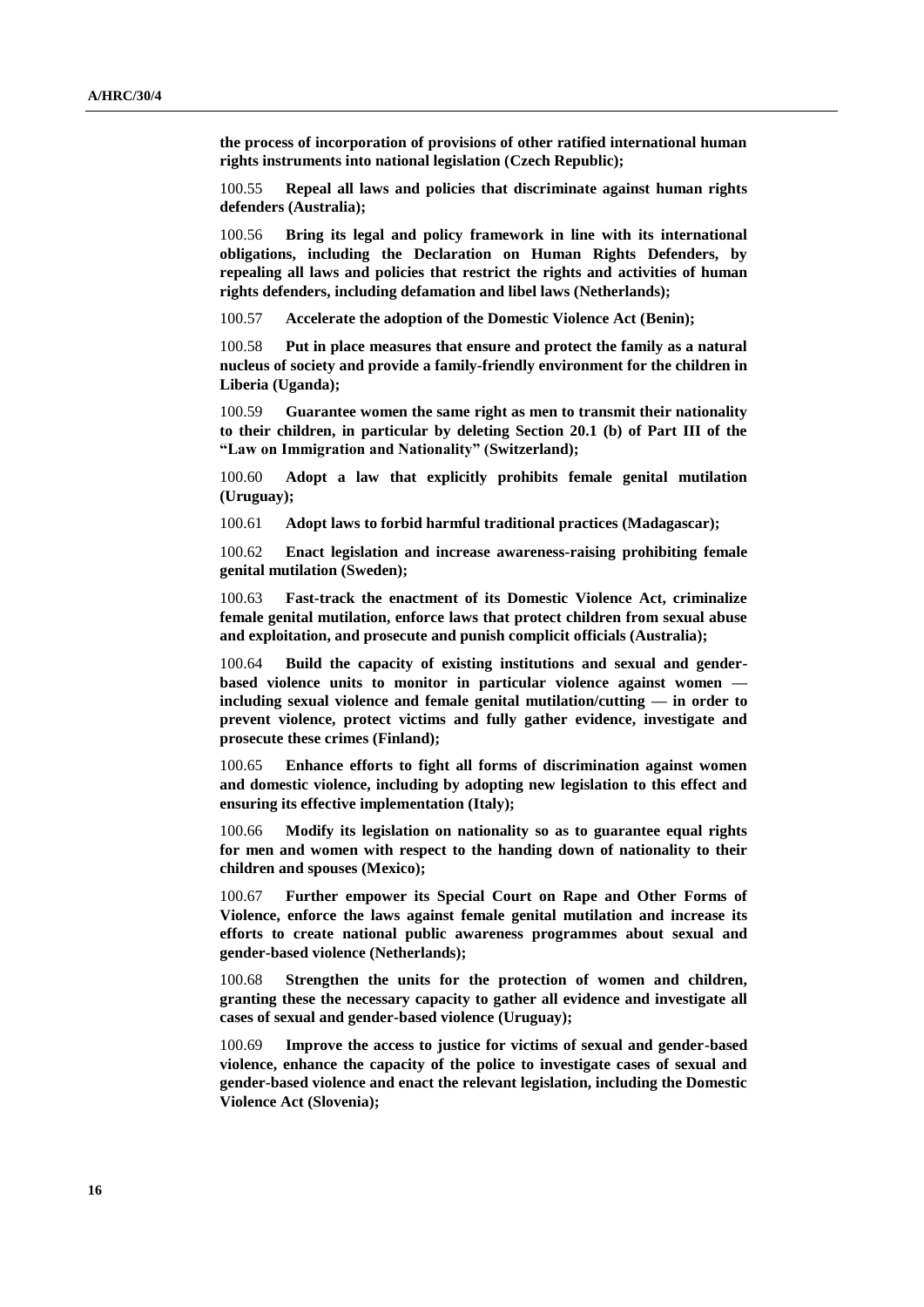100.70 **Strengthen its enforcement of domestic laws that protect children from sexual abuses and exploitation, expedite the investigation of reported cases, and bring the perpetrators to justice (Thailand);**

100.71 **That a comprehensive prevention strategy together with adequate legislation be introduced to combat the high incidence of sexual and genderbased violence (Trinidad and Tobago);**

100.72 **Implement provisions in the National Human Rights Action Plan for the protection of vulnerable individuals, including children, persons with disabilities, persons with albinism, LGBT persons, and persons diagnosed with HIV/AIDS (United Kingdom of Great Britain and Northern Ireland);**

100.73 **Ensure that all relevant laws, codified and customary, are brought into compliance with the Convention on the Rights of the Child and ensure strict application of the Children's Law (Slovenia);**

100.74 **Enact and effectively implement legislation and take other policy and program measures to fulfil treaty obligations to eliminate the worst forms of child labour (United States of America);**

100.75 **Amend discriminatory provisions based on sexual orientation or gender identity, in particular with regard to equality of access to services and public office (Uruguay);**

100.76 **Consider decriminalizing consensual same-sex relations (Brazil);**

100.77 **Repeal the legal provisions which criminalize LGBT persons (France);**

100.78 **Revoke the law criminalizing consensual sex between adults of the same sex (Poland);**

100.79 **Repeal the existing discriminatory regulation in its domestic law against the LGBT community (Spain);**

100.80 **Repeal 14.74 of the Penal Code and take all necessary legislative and other measures to eliminate discrimination and violence on the basis of sexual orientation or gender identity (Ireland);**

100.81 **Repeal sections of the Penal Code that criminalize sexual activities between consenting adults of the same sex and withdraw the two bills currently before the House of Representatives that would further criminalize same-sex relations (Canada);**

100.82 **Take legislative and policy measures to prevent and fight violence and to combat discrimination on the ground of sexual orientation and gender identity (Colombia);**

100.83 **Strengthen the institutional capacity of the Independent National Commission on Human Rights established in 2011, the Ministry of Justice and the judiciary (Costa Rica);** 

100.84 **Provide the Independent National Commission on Human Rights with adequate resources to assist it in discharging its core mandate (Egypt);**

100.85 **Take the necessary measures to ensure that the Independent National Human Rights Commission fully complies with the Paris Principles (France);**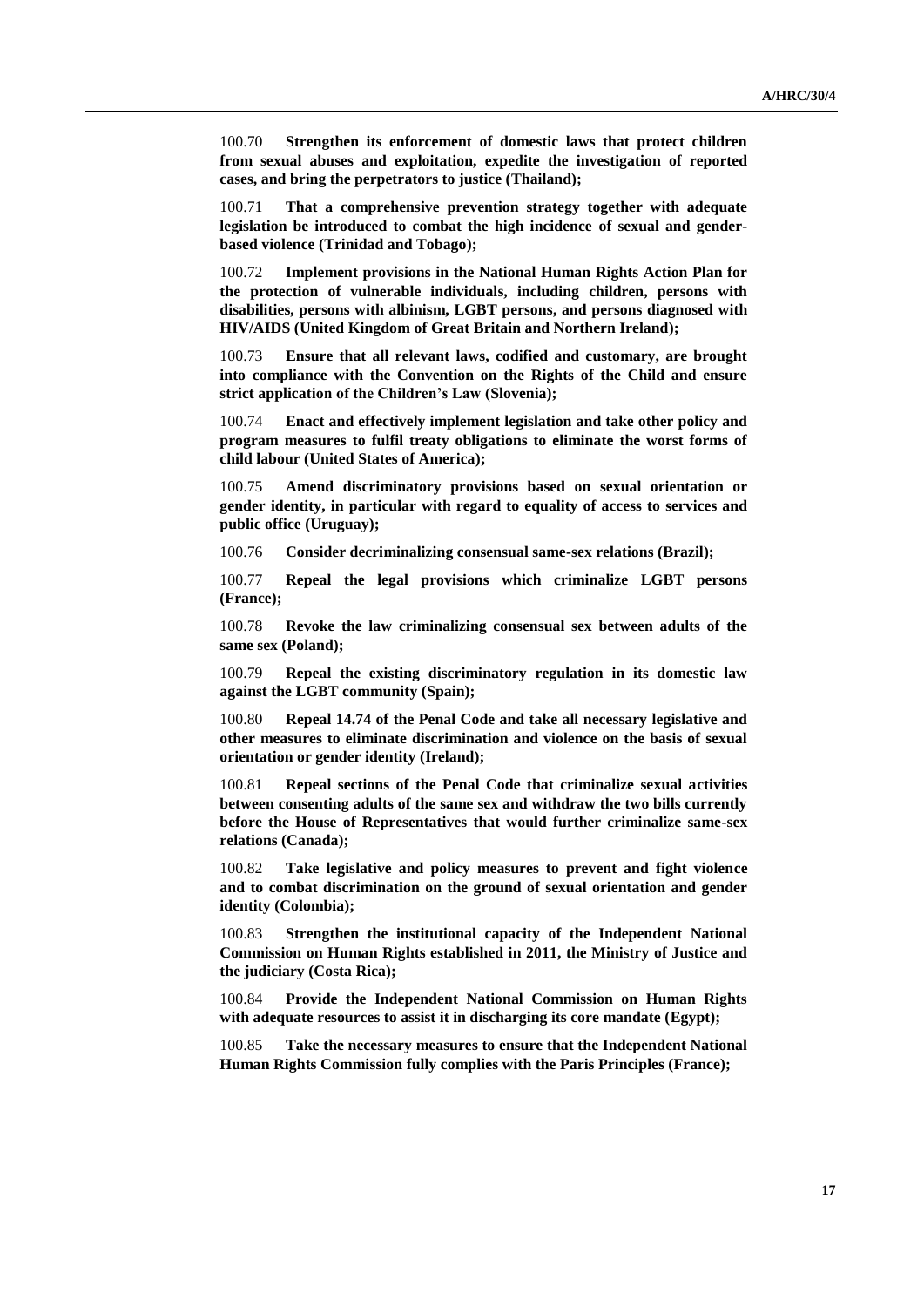100.86 **Boost the investigative capacity of the National Independent Human Rights Commission and ensure full participation by civil society in its work (Mexico);**

100.87 **Strengthen the capacity of the Independent National Commission on Human Rights, providing it with the necessary means to allow it to coordinate human rights monitoring, investigation and field activities (Portugal);**

100.88 **Take necessary measures to develop internal governance procedures in order that the Independent National Commission on Human Rights could perform its mandated role, in particular by ensuring adequate funding for the Commission (Republic of Korea);**

100.89 **Give continuity to the strengthening of national human rights institutions and mechanisms (Nepal);**

100.90 **Continue strengthening the capacity of government institutions on human rights and the application of a human rights-based approach (Sudan);**

100.91 **Continue efforts in the promotion and protection of human rights within the framework of the National Human Rights Action Plan established since 2013 (Algeria);**

100.92 **Continue strengthening the institutional capacity in the human rights sector in the country, particularly through promotion, dissemination and human rights education in the various national institutions, and establish follow-up mechanisms for human rights recommendations (Colombia);**

100.93 **Continue strengthening the capacity of government institutions, including the judiciary, police, prison service and government ministries, on the application of a human rights-based approach (Zimbabwe);**

100.94 **Strengthen support measures for vulnerable persons (Angola);**

100.95 **Strengthen protection measures for children and vulnerable persons (Senegal);**

100.96 **Take effective measures to implement the provisions in the National Human Rights Action Plan concerning the protection of vulnerable groups, especially concerning the fight against sexual violence against women and girls (China);**

100.97 **Strengthen legislative provisions that exist to promote gender equality (Equatorial Guinea);**

100.98 **Continue with the measures aimed at promoting and protecting effectively in law and in practice the human rights of women (Colombia);**

100.99 **Implement a human rights training programme and the necessary legal reforms to avoid the practice of female genital mutilation (Costa Rica);**

100.100 **Implement the awareness-raising programme to fight against domestic violence against women and girls (Switzerland);**

100.101 **Set up a mechanism to fight more effectively discrimination against women, prevent and punish sexual and gender-based violence, ban female genital mutilation and other harmful traditional practices and effectively enforce the ban while stepping up the fight against these practices through public-awareness campaigns (Czech Republic);**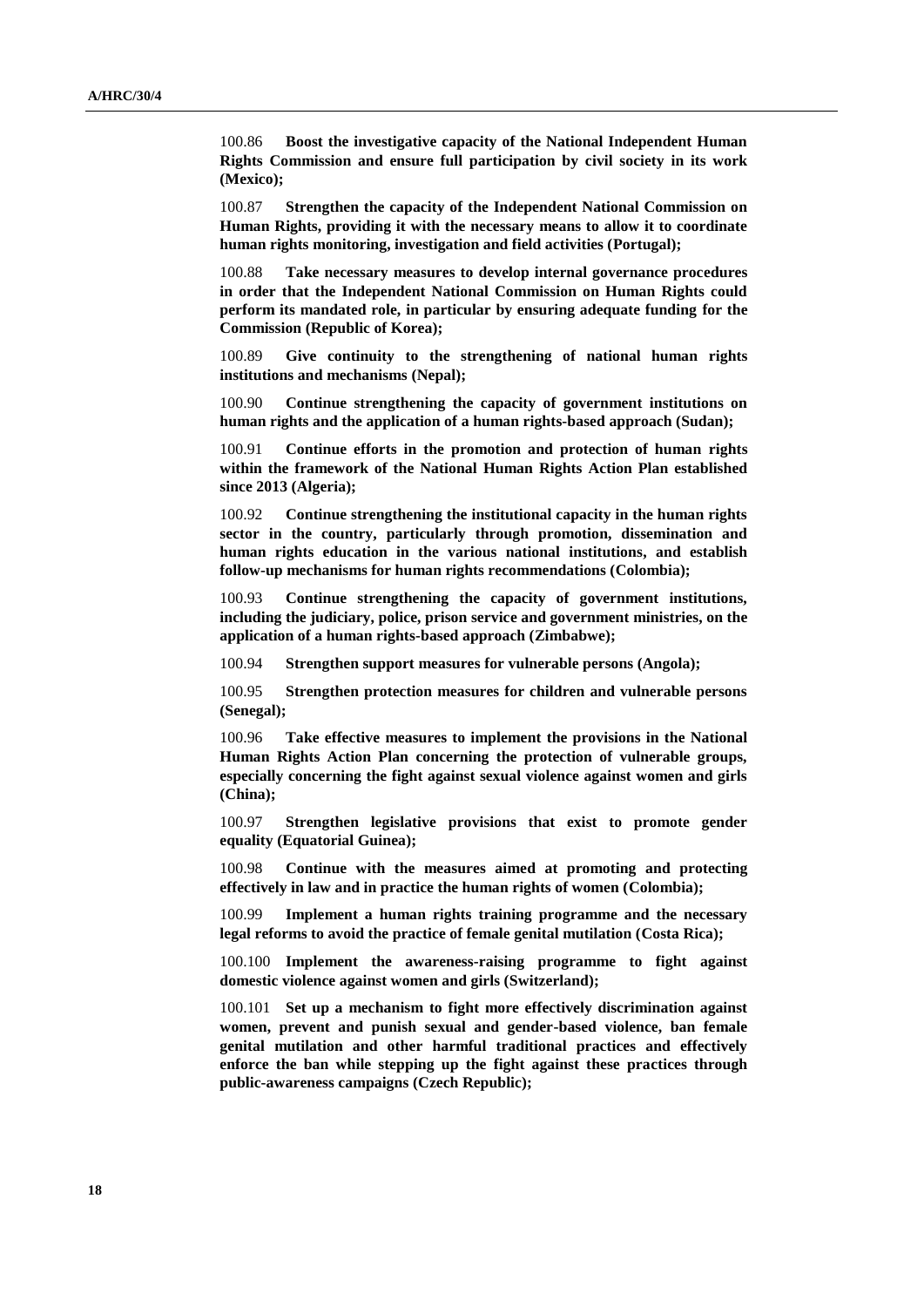100.102 **With regard to the rule of law, launch informative programmes to raise awareness of anti-corruption mechanisms, such as the Professional Standard Division, as well as increase the funding of such institutions (Germany);**

100.103 **Develop Human Rights Indicators, an instrument that allows for a more precise and coherent evaluation of the human rights policies of a country (Portugal);**

100.104 **Continue its efforts to raise public awareness of human rights (Sudan);**

100.105 **Submit overdue reports to the relevant United Nations treaty bodies (Sierra Leone);**

100.106 **Submit the initial report to the Committee against Torture, as well as all due reports to other treaty bodies (Togo);**

100.107 **Issue standing invitations to all special procedures (Ghana);**

100.108 **Extend a standing invitation to the special procedures, as accepted during the first cycle of the universal periodic review of Liberia, as previously recommended (Latvia);**

100.109 **Extend a standing invitation to the special procedures in order to improve its cooperation with the international community in the field of human rights (Turkey);**

100.110 **Step up its cooperation with the special procedures of the Human Rights Council by responding positively to the pending visit requests of the special procedures mandate holders without delay (Latvia);**

100.111 **Strengthen its cooperation with the special procedures mandate holders of the Human Rights Council (Tunisia);**

100.112 **Continue to work with the United Nations Mission in Liberia and other partners to prepare for the national takeover, including concrete measures to reduce gender-based violence and to strengthen the justice and security sectors (Norway);**

100.113 **Continue to engage the international community for assistance in addressing the menace of domestic violence, harmful traditional practices and trafficking in persons (Philippines);**

100.114 **Continue to strengthen the capacity of domestic institutions to combat sexual and gender-based violence, including through cooperation with the international community (Singapore);**

100.115 **Put an end to the widespread gender discrimination which particularly affects girls living in rural areas (Congo);**

100.116 **Eliminate all forms of discrimination, particularly against children in vulnerable situations (Ghana);**

100.117 **Eliminate all forms of discrimination particularly against vulnerable children (Congo);**

100.118 **Take steps to harmonize her nationality laws in order to provide women with the right to pass on their rights of nationality to children born abroad, on an equal basis with men (Kenya);**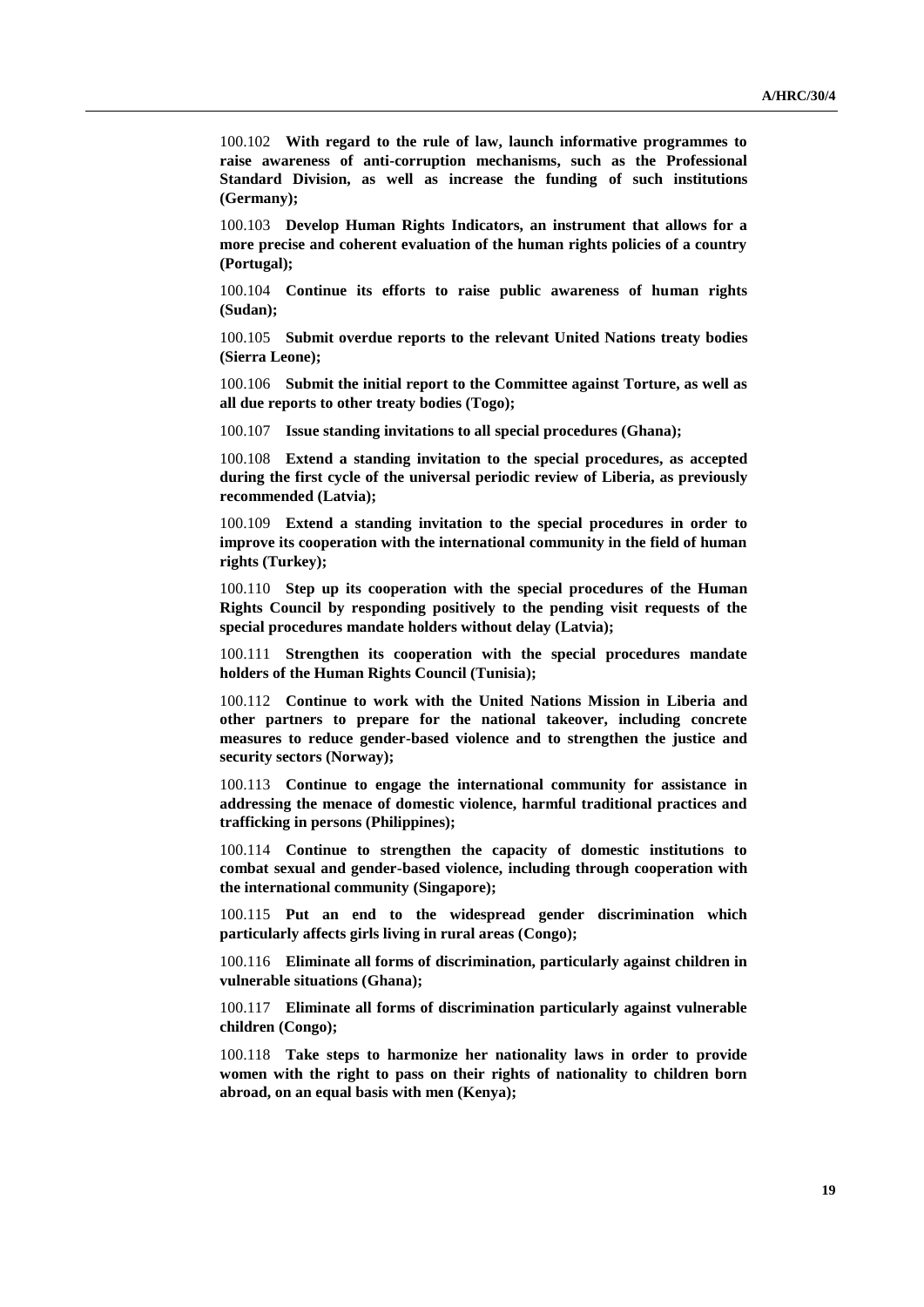100.119 **Do more to fight discrimination against Liberian women by allowing them to transmit their nationalities to their children and their spouses (Senegal);**

100.120 **Combat discrimination and all types of violence against women in the country, and multiply efforts for the empowerment of women in every area of life (Turkey);**

100.121 **Condemn discrimination, particularly that based on sexual orientation and identity (Madagascar);**

100.122 **Ensure to LGBTI persons the full enjoyment and equal treatment of their human rights by derogating norms that criminalize and stigmatize them (Argentina);**

100.123 **Combat all forms of discrimination and abuse against LGBTI persons (Italy);**

100.124 **Put forward more efforts to protect victims of Ebola and seek solutions for the human rights concerns arising from discrimination and stigmatization of patients, victims, survivors and health workers (Republic of Korea);**

100.125 **Further improve the birth registration system and support it by awareness-raising activities, in order to boost the registration numbers (Turkey);**

100.126 **Fight the increased rate of persons subjected to sexual and genderbased violence (Angola);**

100.127 **Intensify efforts to ensure gender equality and eliminate genderbased violence (Botswana);**

100.128 **Continue its efforts to fight against violence against women and girls, in particular female genital mutilation, and adopt legislation criminalizing this harmful practice (Canada);**

100.129 **Intensify efforts to ensure gender equality and eliminate genderbased violence, including sexual violence and harmful traditional practices (Estonia);**

100.130 **Fight female genital mutilation and early marriage (Angola);**

100.131 **Continue to combat violence against women, particularly female genital mutilation and sexual violence, ensure that this violence is always prosecuted, and continue to organize awareness-raising campaigns on this issue (France);**

100.132 **Intensify efforts to eliminate sexual and gender-based violence and to specifically criminalize female genital mutilation as well as to take all necessary measures to ensure its eradication (Ireland);**

100.133 **Continue working to combat child, early and forced marriage, to legally prohibit female genital mutilations and to increase support to girls from the poorest households and rural areas who are reportedly more at risk of being subject to these practices (Italy);**

100.134 **Take further effective measures to address the continued high crime rates in the areas of sexual violence against women and the trafficking of women and children (Japan);**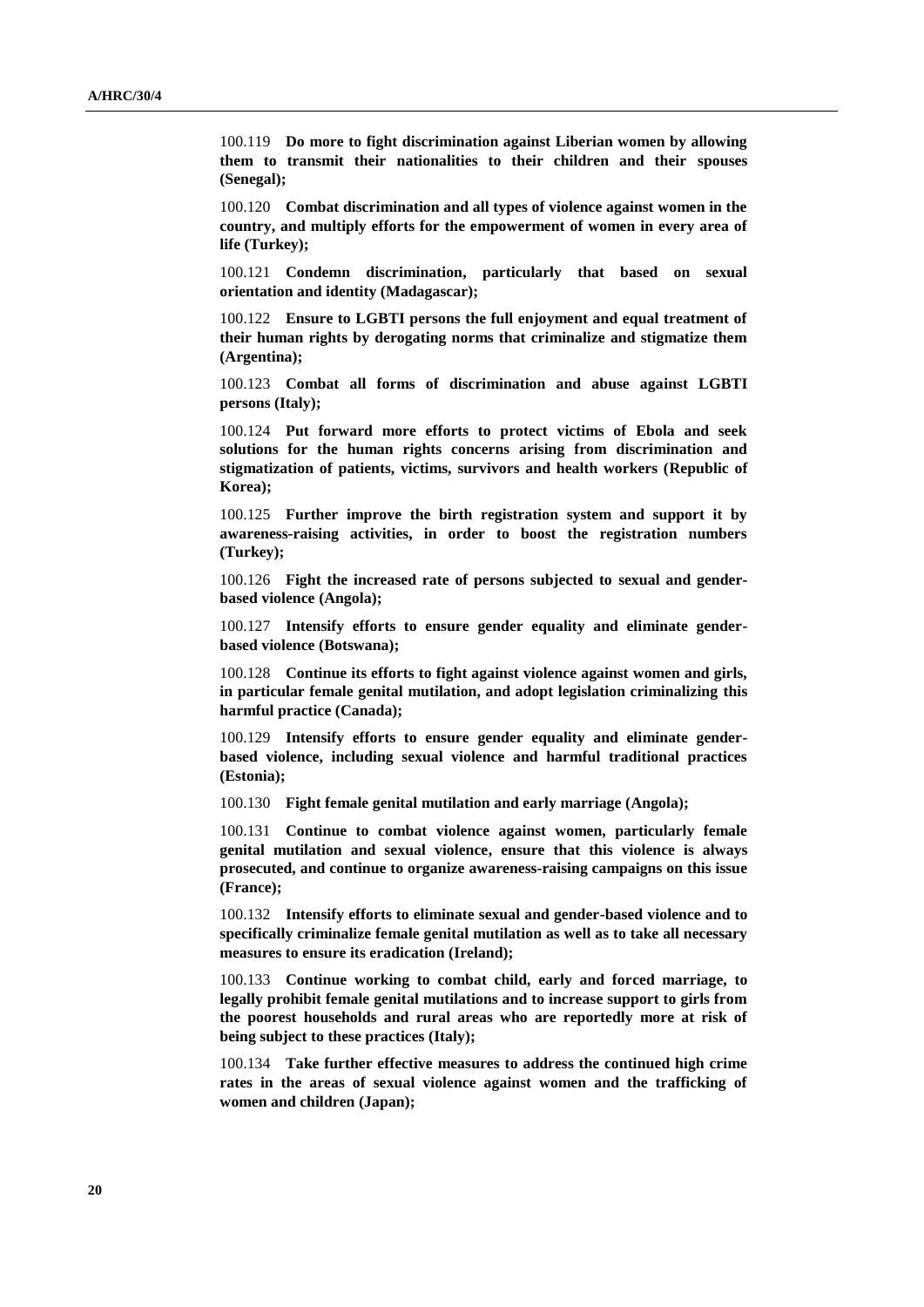100.135 **Significantly step up its efforts in addressing the reportedly high number of rape cases, particularly against young victims, and gender-based violence (Latvia);**

100.136 **Continue to make traditional communities aware of the consequences in terms of human rights abuses of harmful traditional practices (Mauritania);**

100.137 **Continue combating female genital mutilation (Ethiopia);**

100.138 **Continue to criminalize and ultimately eradicate sexual and genderbased violence such as female genital mutilation and harmful traditional practices, including trials by ordeal (Republic of Korea);**

100.139 **Intensify efforts towards the total eradication of female genital mutilation (Rwanda);**

100.140 **Strengthen efforts on combating sexual and gender-based violence as well as female genital mutilation (South Africa);**

100.141 **Increase the efforts by the Ministry of the Interior to combat the practice of female genital mutilation, particularly in rural areas, preventing and prosecuting criminally this practice (Spain);**

100.142 **Ensure the full enjoyment of human rights by women and girls, including through public awareness-raising and measures to improve investigation and prosecution of sexual and gender-based violence (Sweden);**

100.143 **Further intensify its efforts to promote gender equality and to combat gender-based violence, including the rapes of minors and the most frequently reported cases of sexual and gender-based violence (Switzerland);**

100.144 **Ensure that perpetrators of gender-specific violence and rape of minors are held accountable for their actions and improve the access to health services and economic assistance for victims (Switzerland);**

100.145 **Increase public awareness campaigns against female genital mutilation (Timor-Leste);**

100.146 **Criminalize female genital mutilation or cutting and spousal rape, and increase the number of public awareness campaigns focused on preventing violence against women and girls, with particular emphasis on rape, domestic violence, and female genital mutilation or cutting (United States of America);**

100.147 **Systematically pursue current initiatives to change harmful practices against women and children, in particular female genital mutilation and early marriage (Cabo Verde);**

100.148 **Eliminate all forms of child labour (Benin);**

100.149 **Take all necessary measures to abolish corporal punishment for children at all institutions, including alternative care settings (Namibia);**

100.150 **Deepen the national dialogue to establish an accountability mechanism for human rights violations committed in the past (Argentina);**

100.151 **Strengthen the judicial and law enforcement system and eliminate corruption (China);**

100.152 **Investigate and prosecute police misconduct, in accordance with international standards, and strengthen institutional capacities to fight against corruption among police officials (Slovakia);**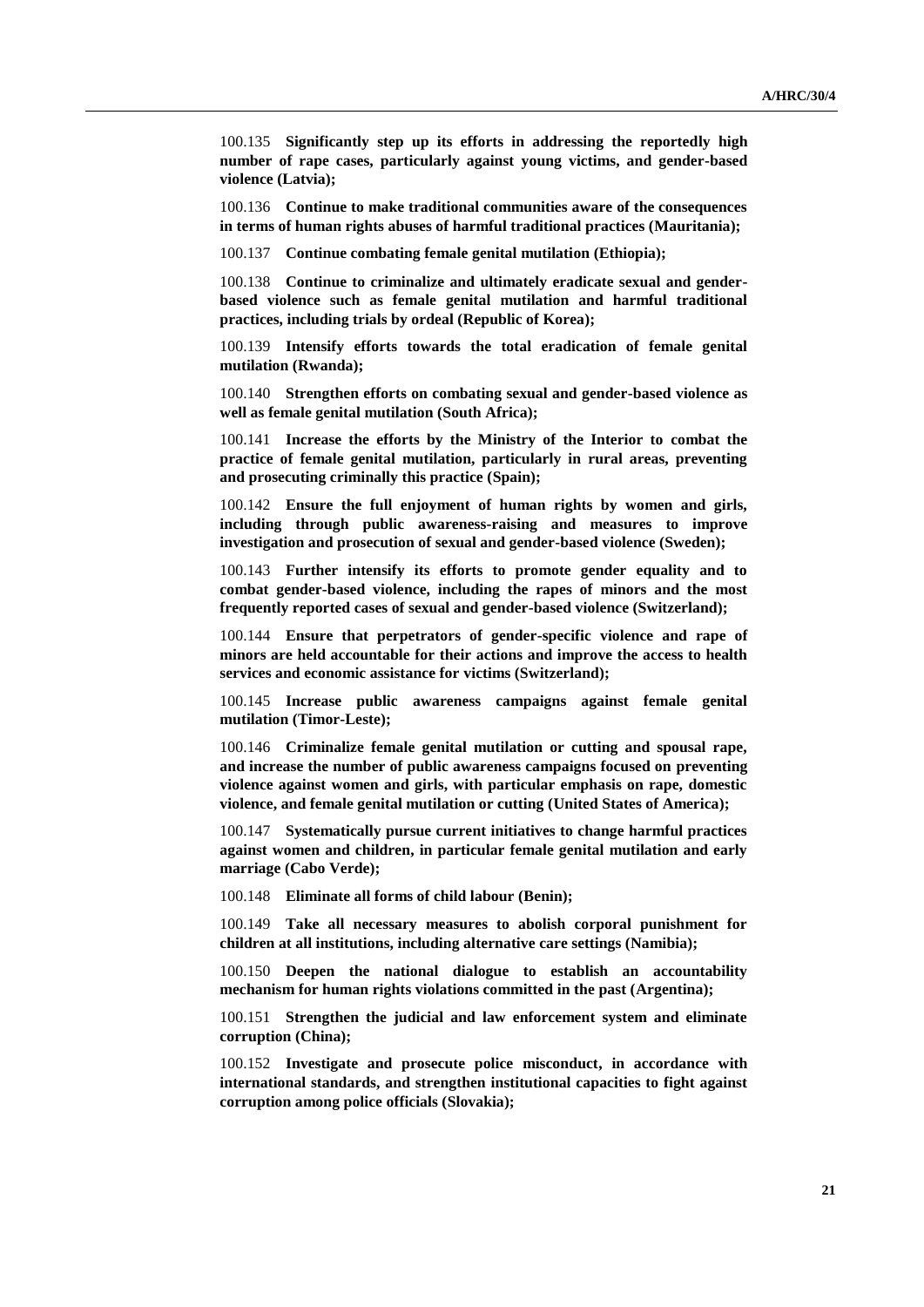100.153 **Continue and increase efforts to reduce impunity for those responsible for embezzlement of public money (Norway);**

100.154 **Continue to intensify efforts to strengthen the rule of law and the criminal justice system by developing the capacity of the judicial, legal and security sectors (Singapore);**

100.155 **Take all necessary measures to improve court proceedings to guarantee the right of detainees to a fair trial within a reasonable time (Slovakia);**

100.156 **Take the appropriate measures to improve the conditions of detainees, in particular those awaiting trial (Spain);**

100.157 **Implement alternative measures to deprivation of liberty in cases involving minors, and when they are deprived of their liberty afford them all necessary guarantees (Spain);**

100.158 **Further enhance Liberia's legal system to promote effective and smooth judicial procedure (Japan);**

100.159 **Strengthen the judicial system in order to ensure respect for due process, and reform the system of pre-trial detention (Czech Republic);**

100.160 **Continue judicial reform to improve access to justice by promoting better coverage throughout the country and by updating its prison system (Morocco);**

100.161 **Assure the sustainability of the regional justice and security hubs and that they are clearly taken into account in the budgeting process and included in the final national budget for 2016 (Finland);**

100.162 **Pursue judicial reform, especially to improve access to justice and to fight the inappropriate use of preventive detention (France);**

100.163 **Continue investing in women's empowerment and promoting their participation in all aspects of the State machinery (Nepal);**

100.164 **Continue the implementation of the recommendations of the Truth and Reconciliation Commission to foster national harmony (Senegal);**

100.165 **Reinforce efforts to improve the standard of living of all Liberians (Zimbabwe);**

100.166 **Continue its efforts to guarantee the best implementation of the 2012 long-term, comprehensive strategy for development (Libya);**

100.167 **Ensure the effective implementation of the right to development by strengthening local capacity (Ethiopia);**

100.168 **Increase its efforts to improve the living standards of its population and particularly the access to health care, education, work and safe drinking water (Togo);**

100.169 **Establish a regulatory framework for monitoring the activities of multinational companies operating in the country to ensure rights to development (Uganda);**

100.170 **Continue strengthening its social programmes to improve the living conditions of its people, particularly the most excluded, with the cooperation and technical assistance that is requested by the country (Bolivarian Republic of Venezuela);**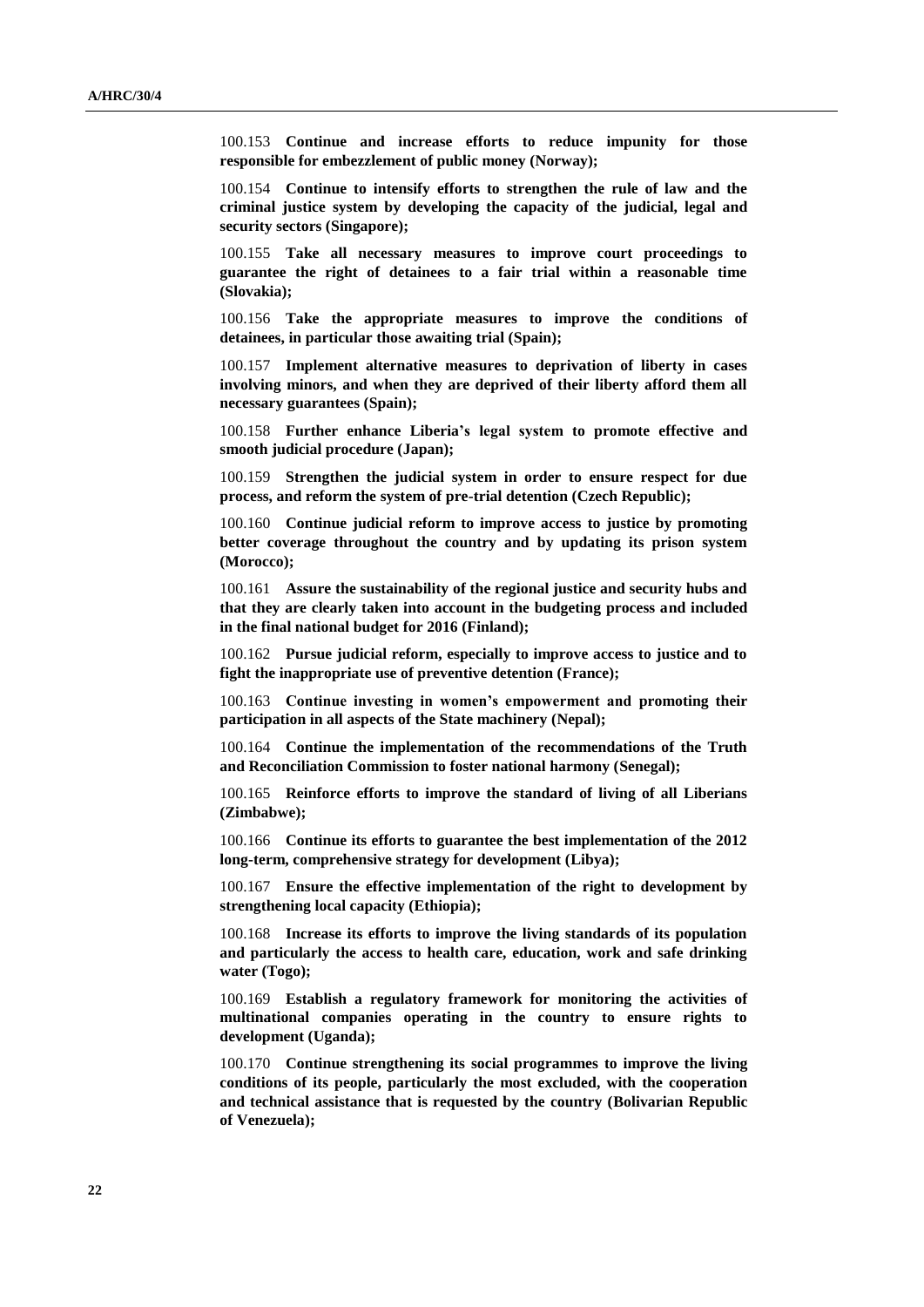100.171 **Implement programmes focused on employability, entrepreneurship and microfinance to make sure that young people find it easier to join the labour market (Morocco);**

100.172 **Enhance and expand its health-care system to cover the whole country (Thailand);**

100.173 **Continue efforts in the field of health in the framework of the National Health and Social Welfare Policy and Plan (2011–2021) (Algeria);**

100.174 **Establish a follow-up mechanism for the National Health and Social Welfare Policy and Plan (2011–2021) (Equatorial Guinea);**

100.175 **Put in place an accessible health-care system and consider applying the Technical Guidance on preventable mortality and morbidity of children under the age of 5 years, which was developed by the World Health Organization (Botswana);**

100.176 **Improve the population's access to health with the support of the international community, in accordance with its national interests (Cuba);**

100.177 **Continue to improve access to basic health-care services, especially for antenatal care and patients affected by HIV and the Ebola virus (Trinidad and Tobago);**

100.178 **Take actions to lessen the economic and social effects which have been the outcome of the Ebola epidemic (Cuba);**

100.179 **Intensify efforts to seek necessary funding to address economic and social rights, in the wake of the Ebola crisis (Sierra Leone);**

100.180 **Strengthen efforts towards the realization of the rights to education and the highest attainable standard of physical and mental health in the post-Ebola recovery period (South Africa);**

100.181 **Increase children's access to the education system (Angola);**

100.182 **Step up efforts to improve the functioning of the education system to make it easier for all children, including children with disabilities, to have access to education (Congo);**

100.183 **Intensify its efforts to eradicate illiteracy, especially among women and girls (Latvia);**

100.184 **Secure equal rights for boys and girls in the education system and put in place targeted measures to reduce the high dropout rates of girls from high schools (Norway);**

100.185 **That a strategic plan be implemented to ensure that all schools and educational institutions are reopened in the near future (Trinidad and Tobago);**

100.186 **Strengthen the national bodies responsible for ensuring the protection of persons with disability against all forms of violations that they may be subjected to and promote their full integration into society (Côte d'Ivoire).**

101. **All conclusions and recommendations contained in the present report reflect the position of the submitting State and the State under review. They should not be construed as endorsed by the Working Group as a whole**.